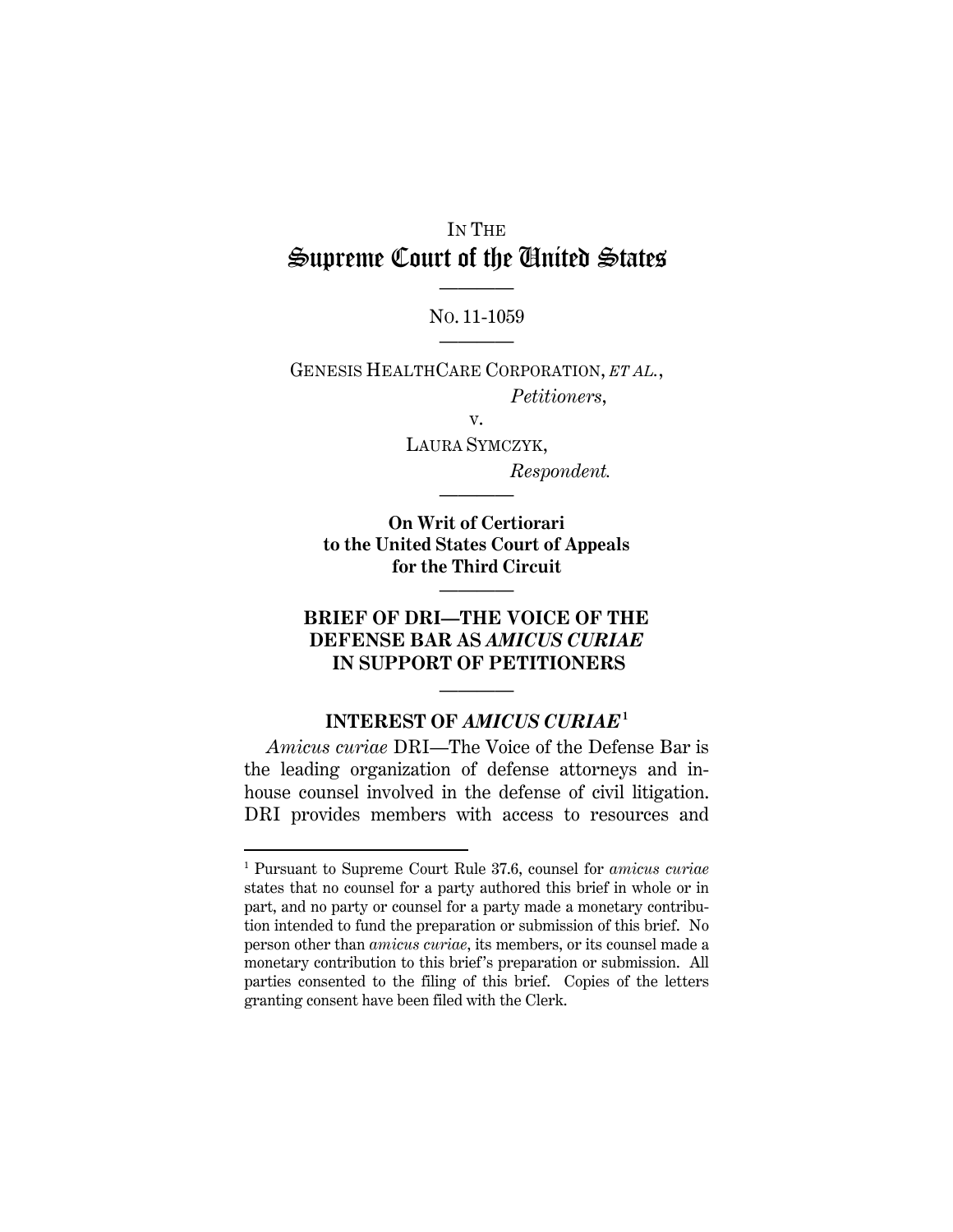tools to enable attorneys to provide high-quality, balanced, and excellent service to their clients and corporations. DRI is host to more than 25 substantive committees whose focus is to develop ongoing and critical dialogue about areas of practice. For the past 50 years, DRI has sought to enhance the skills, effectiveness, and professionalism of defense lawyers; anticipate and address issues germane to defense lawyers and the civil justice system; promote appreciation of the role of the defense lawyer; improve the civil justice system; and preserve the civil jury.

This case concerns whether a lawsuit can proceed whether it continues as a "live" case or controversy within the judicial power of Article III—after the lone plaintiff loses any financial or other legally cognizable interest in any judgment that might result. The decision below answered that question in the affirmative, allowing a suit to proceed under the collective-action provision of the Fair Labor Standards Act (FLSA), 29 U.S.C. § 216(b), even after the named plaintiff lost any personal stake in the outcome. Indeed, the decision allowed the case to proceed even though there is no longer *any* plaintiff with a personal stake of *any* sort in the outcome.

That ruling is of great concern to DRI, its members, and the clients they represent. DRI's members routinely defend clients in collective litigation across the Nation, whether under the FLSA, Rule 23, or other applicable provisions. DRI, moreover, regularly participates as *amicus* before this Court on issues relating to collective litigation and the need for uniform rules. See, *e.g.*, *Merrill Lynch, Pierce, Fenner & Smith, Inc.* v. *McReynolds* (No. 12-113); *Comcast Corp.* v. *Behrend* (No. 11-864); *Wal-Mart Stores, Inc.* v. *Dukes*, 131 S. Ct. 2541 (2011). DRI members and their clients also have an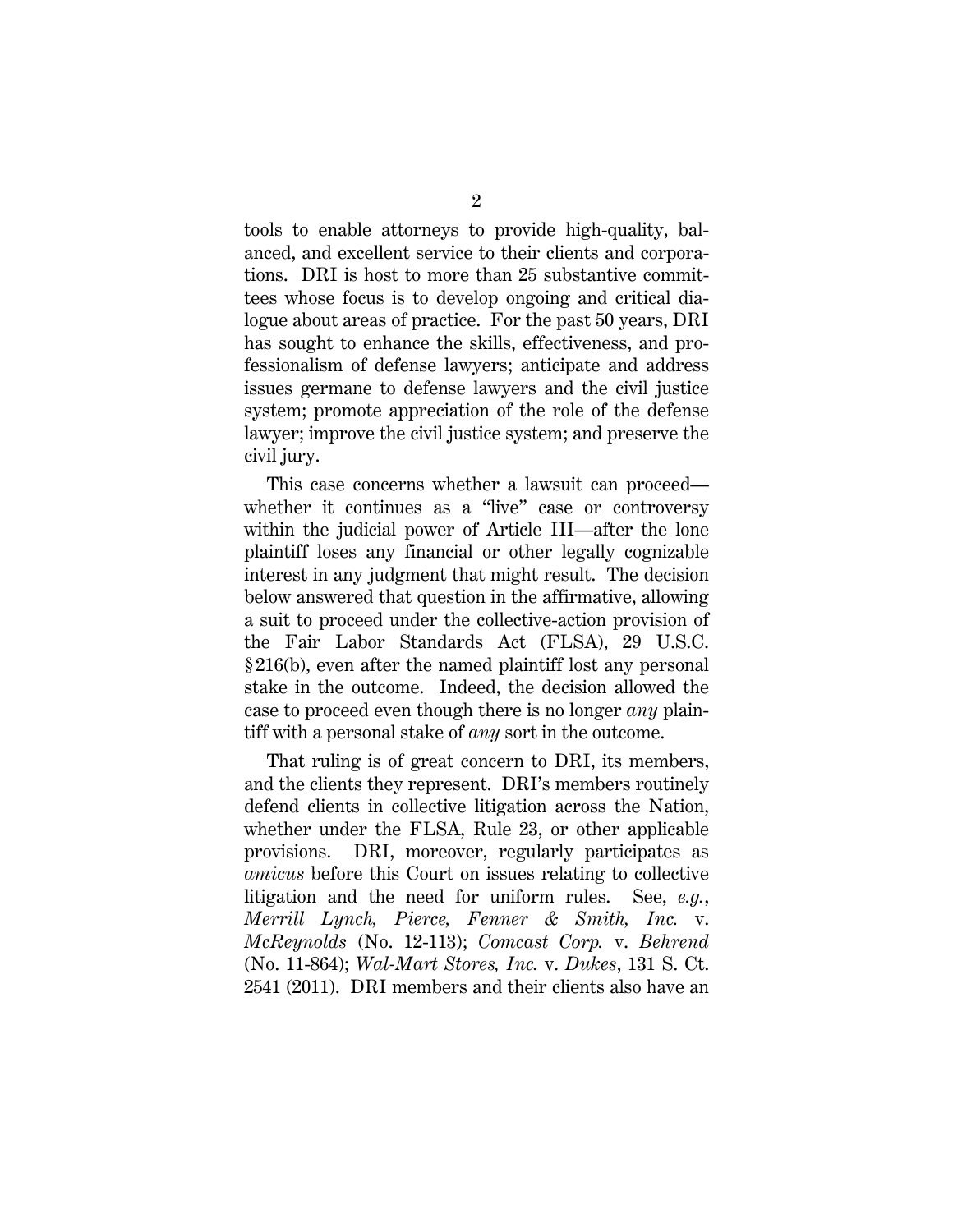ongoing interest in ensuring that federal courts confine themselves to their constitutionally appointed role of adjudicating live cases and controversies between actual parties.

In DRI's view, allowing lawsuits to proceed absent a live controversy between identifiable parties is inconsistent with the judiciary's role and is incompatible with fundamental fairness. It cannot be reconciled with the principle that actual plaintiffs, not clientless attorneys, should drive litigation. Accordingly, the judgment below should be reversed.

#### **SUMMARY OF ARGUMENT**

I. A. The decision below implicates Article III's most fundamental limit on federal judicial power—the requirement of a live case or controversy between parties with opposing personal stakes in the litigation. In case after case, this Court has recognized the critical role that limit plays in confining federal courts to acts of a judicial nature and preventing intrusion into the domain of the elected Branches. This Court, moreover, has stressed that the requirement of a live controversy must be satisfied throughout the case—from the day the complaint is filed until the judgment becomes final. If a case is no longer live or the parties cease to have a legally cognizable interest in the outcome, the case is moot; the court lacks jurisdiction; and the suit can no longer proceed.

B. The decision below cannot be reconciled with those principles. The decision below found no dispute that respondent lost any concrete interest in this suit after petitioners made her an offer of judgment in full. Nor is there any other plaintiff in this action for whom the controversy remains live and concrete. To the contrary, the FLSA's collective-action provision makes clear that one cannot become an FLSA plaintiff except by affirmatively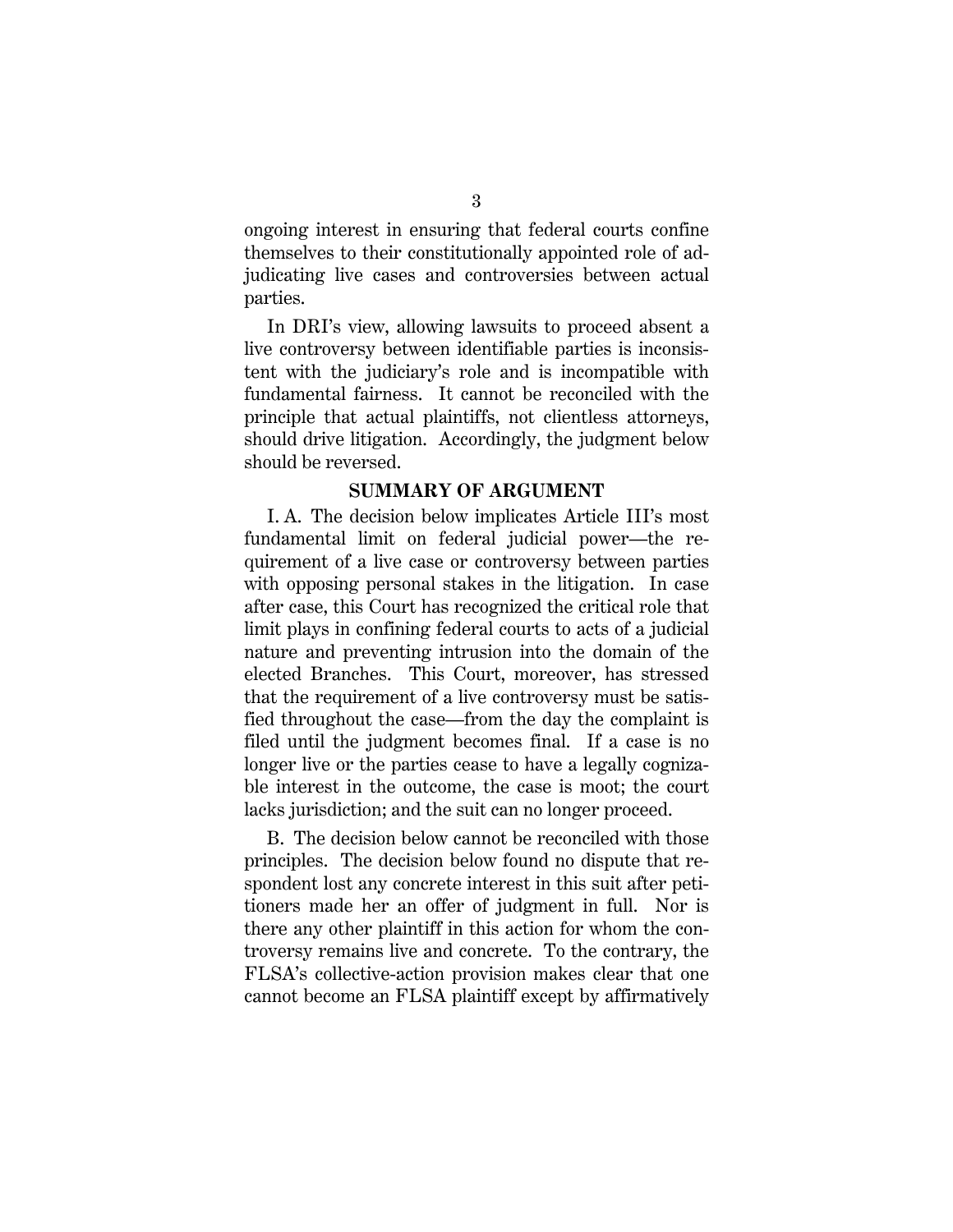opting in: "*No employee shall be a party plaintiff* to any such action," the FLSA provides, "*unless he gives his consent in writing to become such a party* and such consent is filed in the court in which such action is brought." 29 U.S.C. § 216(b) (emphasis added). Here, no one has done so, and respondent lost her personal stake in the outcome of this litigation. As a result, the case is moot: The court could afford respondent no more than she already had been offered voluntarily; nor is there any other plaintiff for whom this suit can offer any meaningful relief.

The Third Circuit erred by allowing this plaintiffless suit to proceed nonetheless. The court rested its analysis on the theory that, despite the sole plaintiff 's lack of a personal stake, other, unidentified *non-parties* might *later* decide (at some unknown point) to opt in and thereby breathe life back into the suit. But that theory cannot be reconciled with this Court's long tradition of requiring an actual, present, and ongoing case or controversy. Nor can it be reconciled with § 216(b)'s text, which provides the exclusive mechanism for a non-party plaintiff to become a party to the suit.

II. A. The decision below is not supported by this Court's decisions in *Deposit Guaranty National Bank* v. *Roper*, 445 U.S. 326 (1980), and *U.S. Parole Commission* v. *Geraghty*, 445 U.S. 388 (1980). In those cases, this Court allowed putative class representatives to appeal the denial of class certification after their own claims had become moot. The Court reasoned that, although the named plaintiffs lacked any continued personal stake in the merits of their lawsuits, they retained sufficient interests in the certification motions themselves. That reasoning is questionable in its own right. The interests *Roper* and *Geraghty* identified as sufficient are precisely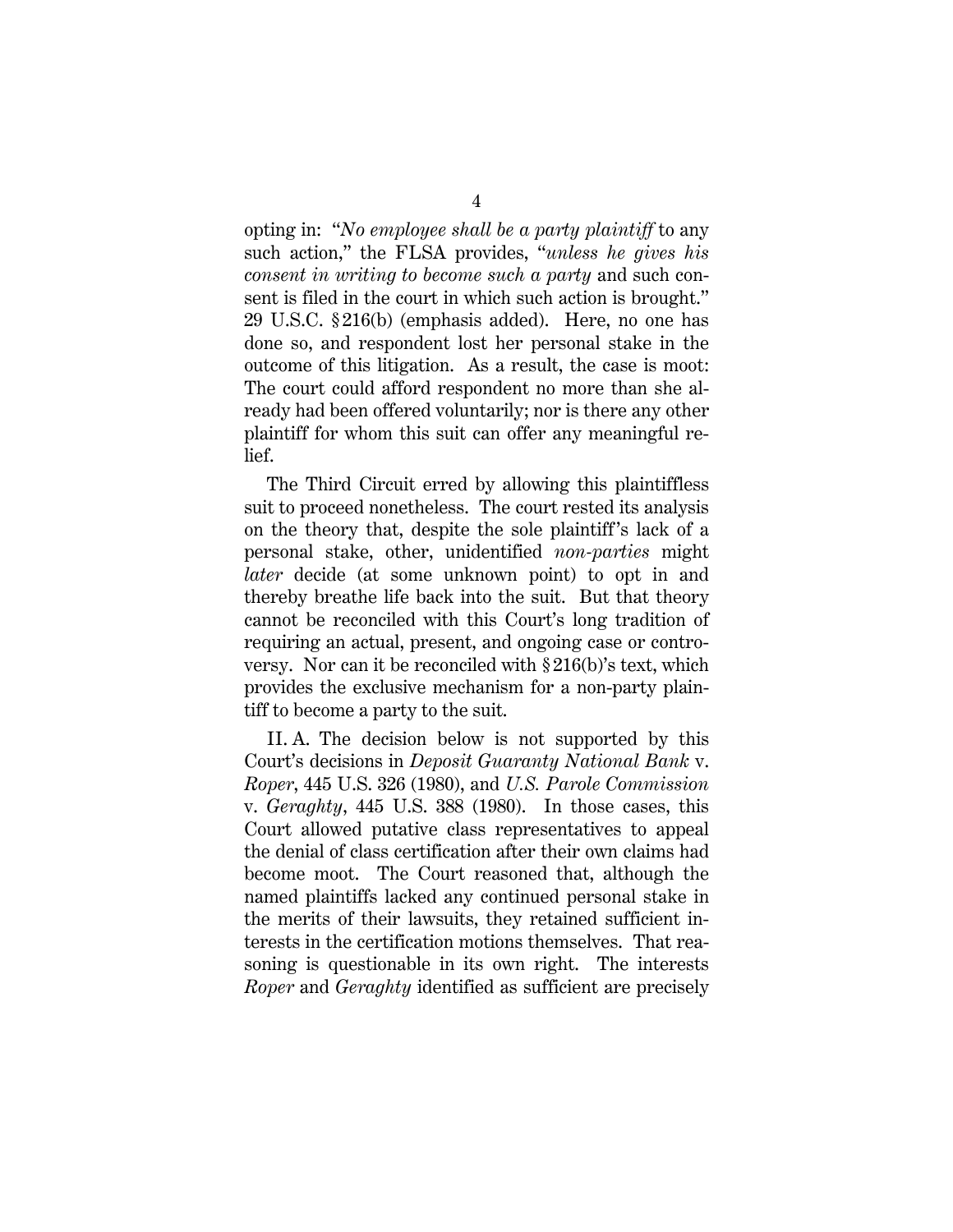the sort of collateral byproducts of litigation that this Court has found insufficient to sustain federal jurisdiction in case after case since. In any event, respondent does not and cannot claim any such interest here. She has no economic interest in shifting litigation costs to other plaintiffs because petitioners offered to pay her costs, including attorney's fees, in full. And the FLSA's requirement that all plaintiffs must individually opt in to a collective action precludes any asserted entitlement to represent a class. Policy considerations about good collective-action practice cannot overcome those jurisdictional defects.

 B. The absence of any plaintiff with a live personal stake in the merits of this case cannot be cured by the "relation back" doctrine. That doctrine allows judicial correction of erroneous decisions denying class certification by relating a later order certifying a class back to the date of the earlier denial it replaces. Relation back can prevent an action from becoming moot because class certification ensures that a live controversy remains even after the named plaintiff loses her personal stake in the outcome; the other members of the certified class still have theirs. But relation back cannot be invoked where the sole plaintiff 's claim becomes moot *before* any decision on class certification, let alone before a certification motion has even been filed. Once the sole plaintiff loses her interest, there is no one left with the requisite personal stake. Invoking relation back is especially inappropriate in an FLSA case: The FLSA expressly provides that additional plaintiffs are considered to enter a collective action only on the date that they file their consent to opt in. As a result, their entry cannot be "related back" to some earlier time to manufacture a continuing and continuous controversy. The Third Circuit's contrary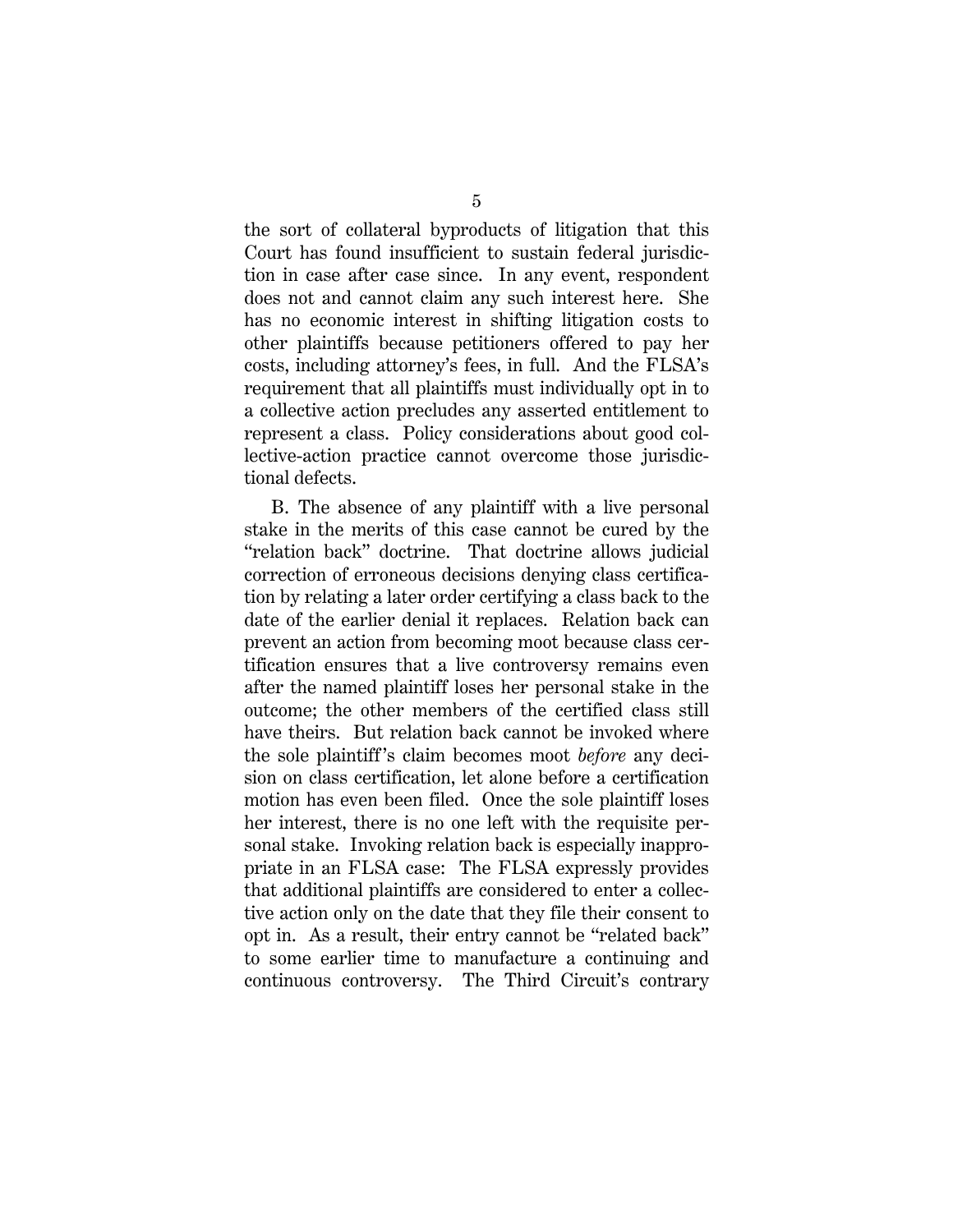conclusion transforms relation back in this context from a modest tool of judicial self-correction into a sweeping mechanism for asserting jurisdiction over moot actions that have lost the essential character of an Article III case or controversy.

#### **ARGUMENT**

## **I. THE DECISION BELOW EXPANDS THE FEDERAL JUDICIAL POWER BEYOND ACTUAL CASES AND CONTROVERSIES**

The defining feature of the judicial power is that it is limited to live cases and controversies between parties with opposing personal stakes in the outcome—stakes that must exist throughout the duration of the suit. By allowing this plaintiffless lawsuit to proceed despite that feature, the Third Circuit circumvented a critical boundary on the judicial power.

## **A. Article III Requires A Live Controversy Between Parties With Personal Stakes In The Outcome**

Article III of the U.S. Constitution limits the jurisdiction of federal courts to the resolution of "Cases" and "Controversies"—the sorts of disputes traditionally adjudicated by Anglo-American courts. See U.S. Const. art. III, § 2; *Summers* v. *Earth Island Inst.*, 555 U.S. 488, 492-493 (2009). Because of that limitation on federal judicial authority, "Article III denies federal courts the power 'to decide questions that cannot affect the rights of litigants in the case before them,' and confines them to resolving 'real and substantial controvers[ies] admitting of specific relief through a decree of a conclusive character, as distinguished from an opinion advising what the law would be upon a hypothetical state of facts.'" *Lewis* v. *Cont'l Bank Corp.*, 494 U.S. 472, 477 (1990) (quoting *North Carolina* v. *Rice*, 404 U.S. 244, 246 (1971)). Limit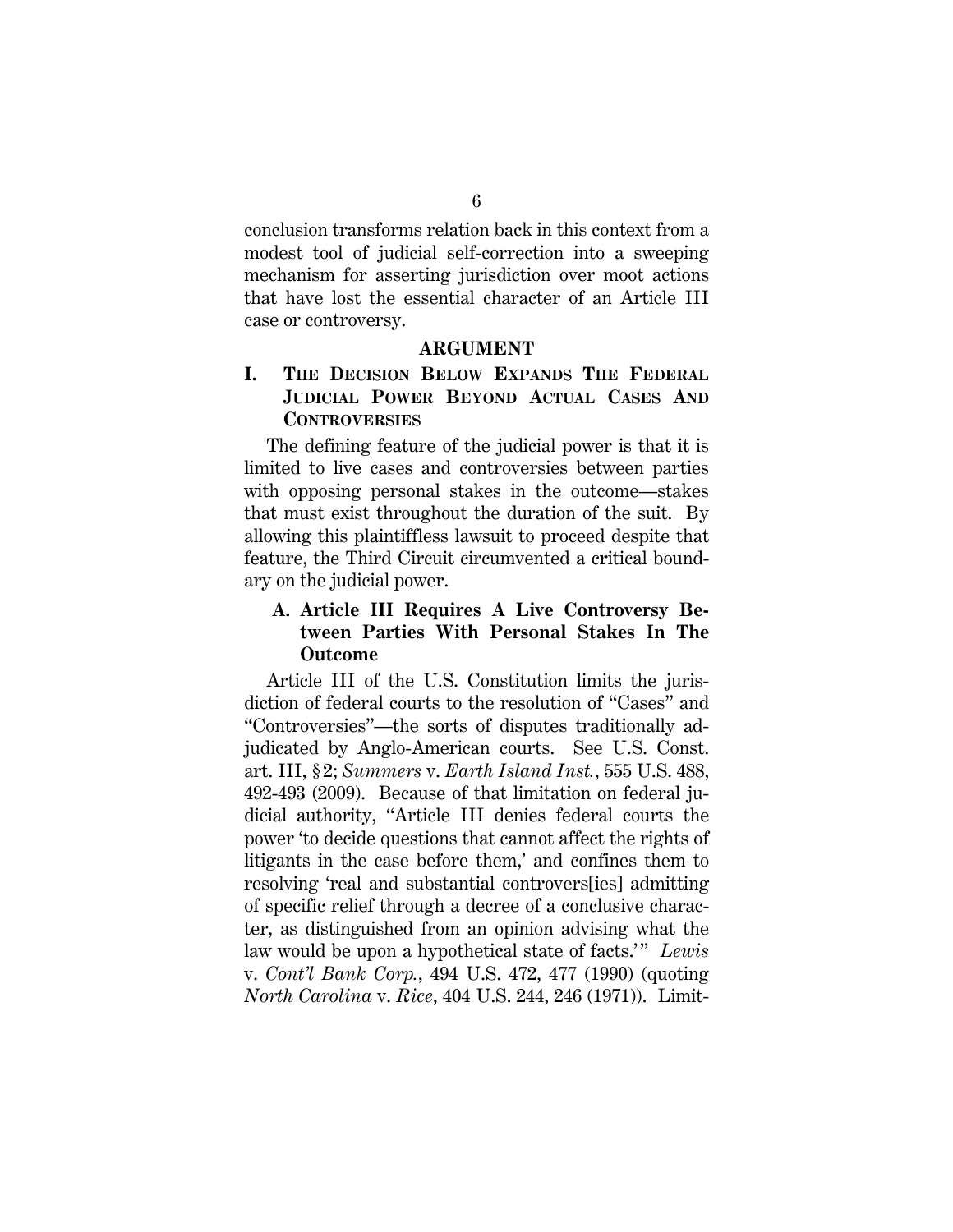ing the reach of the federal judiciary to actual cases or controversies prevents a federal court from issuing "a declaration of an abstract character" that benefits none of the parties before it. *Marye* v. *Parsons*, 114 U.S. 325, 329 (1885).

Those principles reflect our tripartite system of government and are critical to public acceptance and understanding of the judicial role. "Continued adherence to the case-or-controversy requirement of Article III maintains the public's confidence in an unelected but restrained Federal Judiciary." *Ariz. Christian Sch. Tuition Org.* v. *Winn*, 131 S. Ct. 1436, 1442 (2011). "If the judicial power were 'extended to every question under the constitution,' Chief Justice Marshall once explained, federal courts might take possession of 'almost every subject proper for legislative discussion and decision.'" *Ibid.* (quoting 4 *Papers of John Marshall* 95 (C. Cullen ed. 1984)). But deciding "questions of law arising outside of cases and controversies would be inimical to the Constitution's democratic character." *Ibid.* By restricting the judiciary to "the traditional role of Anglo-American courts," the requirement of a live controversy between adverse parties preserves " the proper—and properly limited—role of the courts in a democratic society.'" *Summers*, 555 U.S. at 492-493.

To satisfy the case-or-controversy requirement, litigants must "demonstrate a 'personal stake' in the suit." *Camreta* v. *Greene*, 131 S. Ct. 2020, 2028 (2011). The party invoking the court's authority must not merely have "suffered an injury in fact" that was caused by "the conduct complained of"; she must also show that the injury "will be redressed by a favorable decision." *Lujan* v. *Defenders of Wildlife*, 504 U.S. 555, 560–561 (1992) (quotation marks omitted). Those requirements also ensure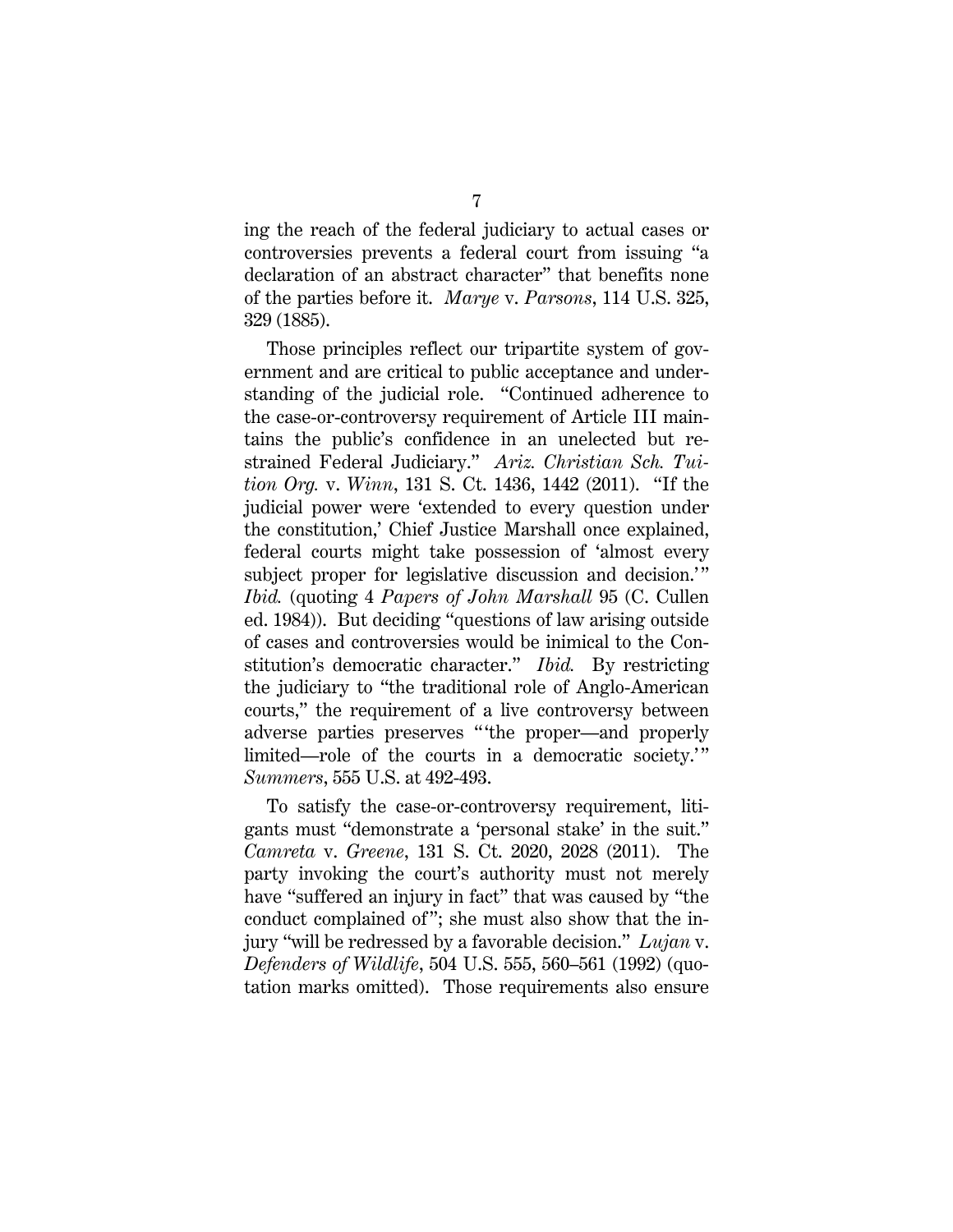that the controversy features "that concrete adverseness which sharpens the presentation of issues." *City of Los Angeles* v. *Lyons*, 461 U.S. 95, 101 (1983) (quotation marks omitted).

The live controversy must persist throughout the case. *Lewis*, 494 U.S. at 477. "[I]t is not enough that a dispute was very much alive when suit was filed." *Ibid.* Rather, the "case-or-controversy requirement subsists through *all stages* of federal judicial proceedings, trial and appellate." *Ibid.* (emphasis added); see also *United States* v. *Juvenile Male*, 131 S. Ct. 2860, 2864 (2011); *Arizonans for Official English* v. *Arizona*, 520 U.S. 43, 67 (1997); *Preiser* v. *Newkirk*, 422 U.S. 395, 401 (1975).

If a case ceases to be "alive" at any point during litigation, it can no longer proceed. *Spencer* v. *Kemna*, 523 U.S. 1, 7 (1998); see also *S. Spring Hill Gold Mining Co.* v. *Amador Medean Gold Mining Co.*, 145 U.S. 300, 301 (1892) (when "litigation has ceased to be between adverse parties,  $***$  the case  $***$  is not a real one"). The same is true where intervening circumstances deprive the plaintiff of a " 'personal stake in the outcome' of the lawsuit." *Lewis*, 494 U.S. at 478 (quoting *Lyons*, 461 U.S. at 101); see, *e.g.*, *Spencer*, 523 U.S. at 7; *Preiser*, 422 U.S. at 401; *Mills* v. *Green*, 159 U.S. 651, 653 (1895). "Simply stated, a case is *moot* when the issues presented are no longer 'live' or the parties lack a legally cognizable interest in the outcome." *Powell* v. *McCormack*, 395 U.S. 486, 496 (1969) (emphasis added).

The requirement of a live controversy between parties with personal stakes in the outcome, like other justiciability doctrines, "state[s] fundamental limits on federal judicial power in our system of government." *Allen* v. *Wright*, 468 U.S. 737, 750 (1984). This Court has thus long held that a federal court "is not empowered to de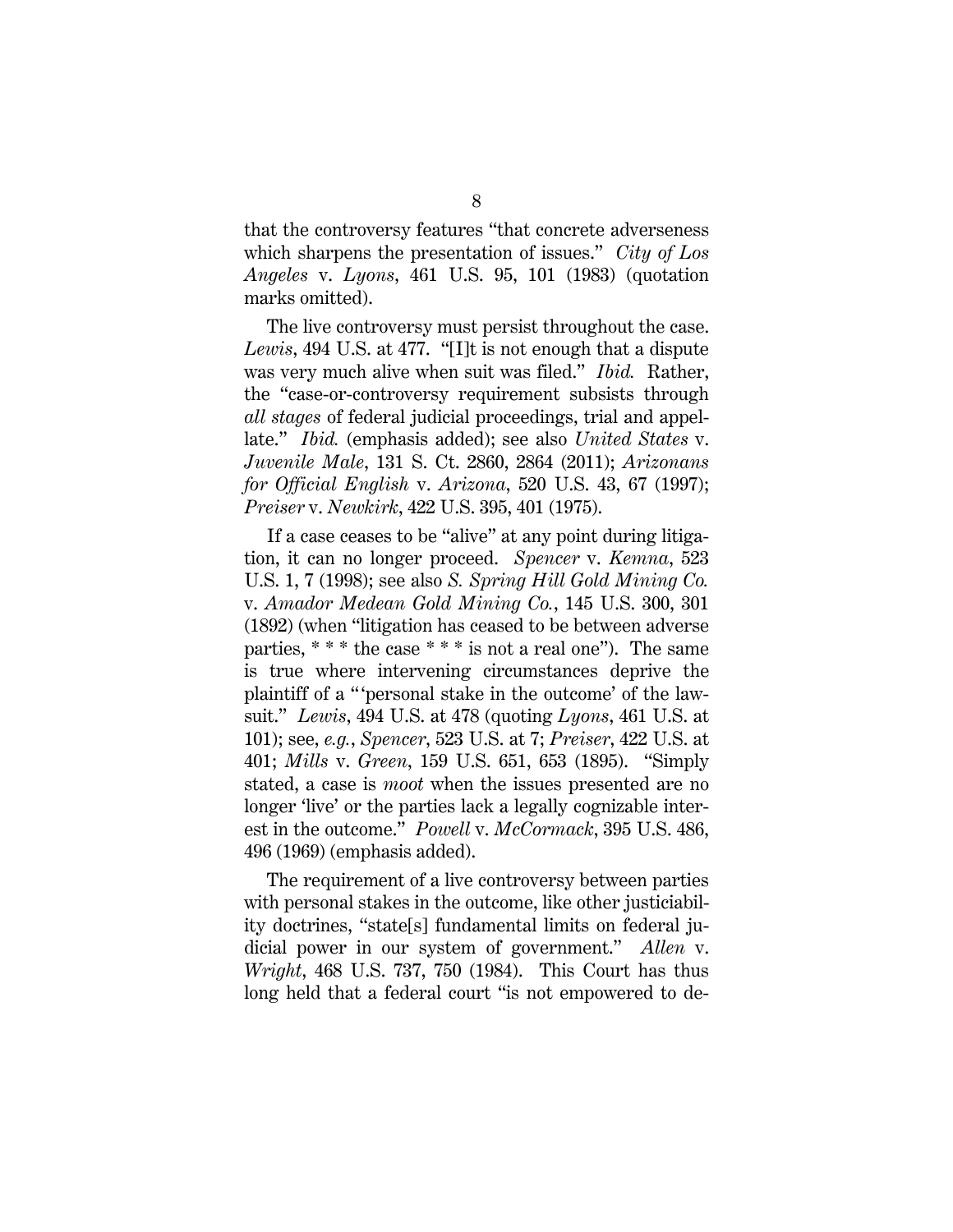cide moot questions or abstract propositions, or to declare \* \* \* principles or rules of law which cannot affect the result as to the thing in issue in the case before it." *California* v. *San Pablo & Tulare R.R. Co.*, 149 U.S. 308, 314 (1893). It is not merely that federal courts "lack jurisdiction to decide moot cases" in some technical sense. *Iron Arrow Honor Soc'y* v. *Heckler*, 464 U.S. 67, 70  $(1983).$ <sup>2</sup> Rather, any effort to adjudicate such a matter would place them beyond their constitutionally assigned role. See, *e.g.*, *Spencer*, 523 U.S. at 7. Refusing to decide moot cases is thus "essential if federal courts are to function within their constitutional sphere of authority." *Rice*, 404 U.S. at 246.

## **B. Plaintiffless Lawsuits Like Respondent's Defy Article III**

1. The decision below defies those settled principles. This lawsuit began as a one-plaintiff case, and should have ended when it became a no-plaintiff case. Respondent filed suit under the Fair Labor Standards Act (FLSA), 29 U.S.C. §§ 207 and 216(b), alleging that her employer forced its employees to take automatic mealbreak salary deductions. Pet. App. 2a-3a. Although the complaint was purportedly filed on her behalf and on behalf of all others similarly situated, the FLSA's collective-action provision expressly and categorically prohibits courts from ascribing party status to unnamed plaintiffs. The FLSA declares: "*No employee shall be a party plaintiff* to any such action *unless he gives his consent in* 

-

<sup>2</sup> See also, *e.g.*, *Honig* v. *Doe*, 484 U.S. 305, 317 (1988); *id.* at 332-333 (Scalia, J., dissenting); *DeFunis* v. *Odegaard*, 416 U.S. 312, 316 (1974); *Preiser*, 422 U.S. at 401; *SEC* v. *Med. Comm. for Human Rights*, 404 U.S. 403, 407 (1972); *Powell*, 395 U.S. at 496 n.7; *Liner* v. *Jafco, Inc.*, 375 U.S. 301, 306 n.3 (1964); *Eisler* v. *United States*, 338 U.S. 189, 194 (1949) (Murphy, J., dissenting).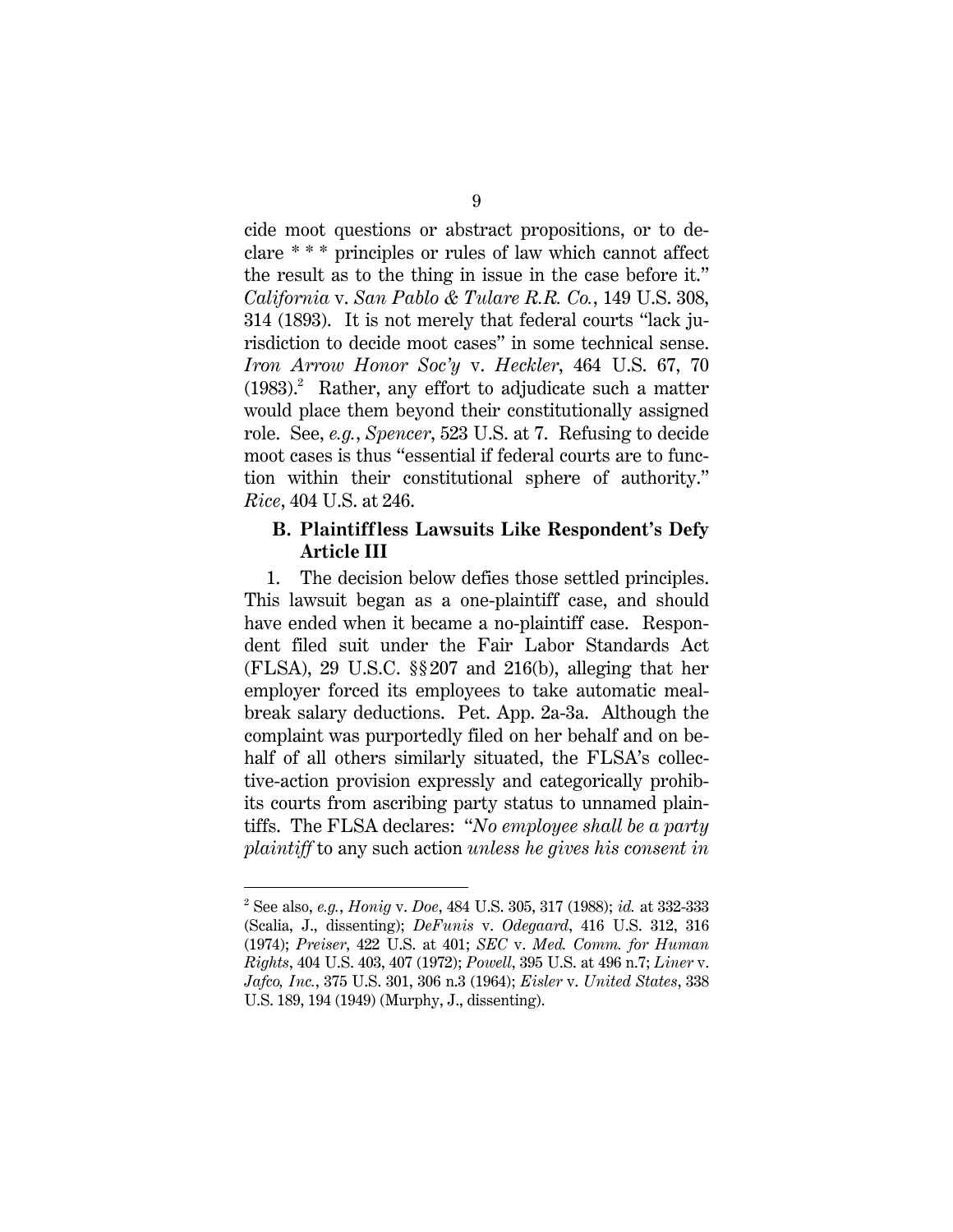*writing to become such a party* and such consent is filed in the court in which such action is brought." 29 U.S.C. § 216(b) (emphasis added). Here, it is uncontested that no other employee gave the necessary consent to become a party to respondent's lawsuit. Pet. App. 3a. As a result, respondent was and remained the sole and exclusive plaintiff in the suit.

Two months into the suit, petitioners offered respondent a judgment under Federal Rule of Civil Procedure 68(a) that would have provided her with all of the relief she sought, including attorney's fees, costs, and expenses. Pet. App. 3a-4a. Although she declined to respond, she "did not dispute the adequacy of the offer as it pertained to the value of her individual claim." *Id.* at 20a n.9. Nor does respondent seek injunctive or declaratory relief that could affect her future working conditions; she does not work for petitioners. See *id.* at 3a. It is, as a result, undisputed that she has lost any personal stake in the outcome of this litigation.

The court below acknowledged that, "whether or not the plaintiff accepts the [Rule 68] offer, no justiciable controversy remains when a defendant tenders an offer of judgment under Rule 68 encompassing all the relief a plaintiff could potentially recover at trial." Pet. App. 14a. "Once the defendant offers to satisfy the plaintiff 's entire demand, there is no dispute over which to litigate, and a plaintiff who refuses to acknowledge this loses outright \* \* \* because he has no remaining stake." *Rand* v. *Monsanto Co.*, 926 F.2d 596, 598 (7th Cir. 1991) (citation omitted). Respondent likewise conceded that "[a]n offer of complete relief will generally moot the plaintiff [']s claim, as at that point the plaintiff retains no personal interest in the outcome of the litigation." J.A. 193. It is thus undisputed and indisputable in this case that, because the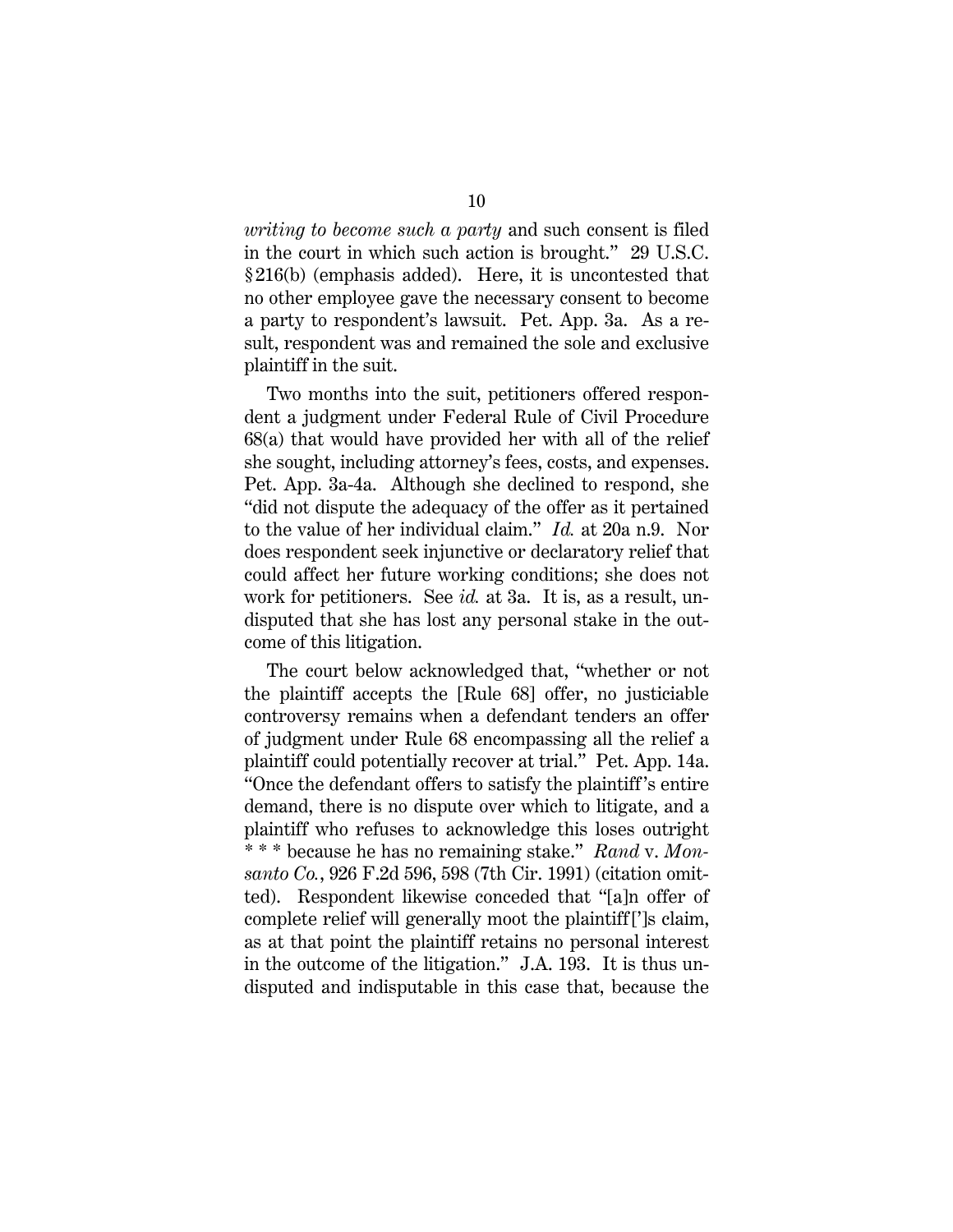sole plaintiff here no longer has a "personal stake in the outcome' of the lawsuit," *Lewis*, 494 U.S. at 478, it no longer presents a case or controversy under Article III. "The controversy between the parties \* \* \* clearly ceased to be 'definite and concrete' and no longer 'touch(es) the legal relations of parties having adverse legal interests." *DeFunis* v. *Odegaard*, 416 U.S. 312, 317 (1974) (quoting *Aetna Life Ins. Co.* v. *Haworth*, 300 U.S. 227, 240-241 (1937)). It therefore should have been dismissed as moot. *Ibid.*

In similar circumstances, this Court has recognized that, "if an event occurs while a case is pending on appeal that makes it impossible for the court to grant 'any effectual relief whatever' to a prevailing party, the appeal must be dismissed." *Church of Scientology of Cal.* v. *United States*, 506 U.S. 9, 12 (1992) (quoting *Mills*, 159 U.S. at 653). The same is true when that event occurs before final judgment is even entered in district court. In both scenarios, the mootness doctrine prevents a court from issuing a decision that is without effect on the parties before it. Once respondent received a concededly complete offer of judgment, she ceased having "a still vital claim" for monetary relief. *Arizonans for Official English*, 520 U.S. at 67.

2. The Third Circuit, however, allowed the case to proceed on the theory that *other* persons might *later* decide to become parties, reviving the now-expired controversy. But the supposition that another plaintiff might *later* inject herself into the case cannot circumvent the requirements of Article III. "Federal courts must hesitate before resolving a controversy \* \* \* on the basis of the rights of third persons not parties to the litigation." *Singleton* v. *Wulff*, 428 U.S. 106, 113 (1976). And when those non-parties possess the *only* rights to be adjudi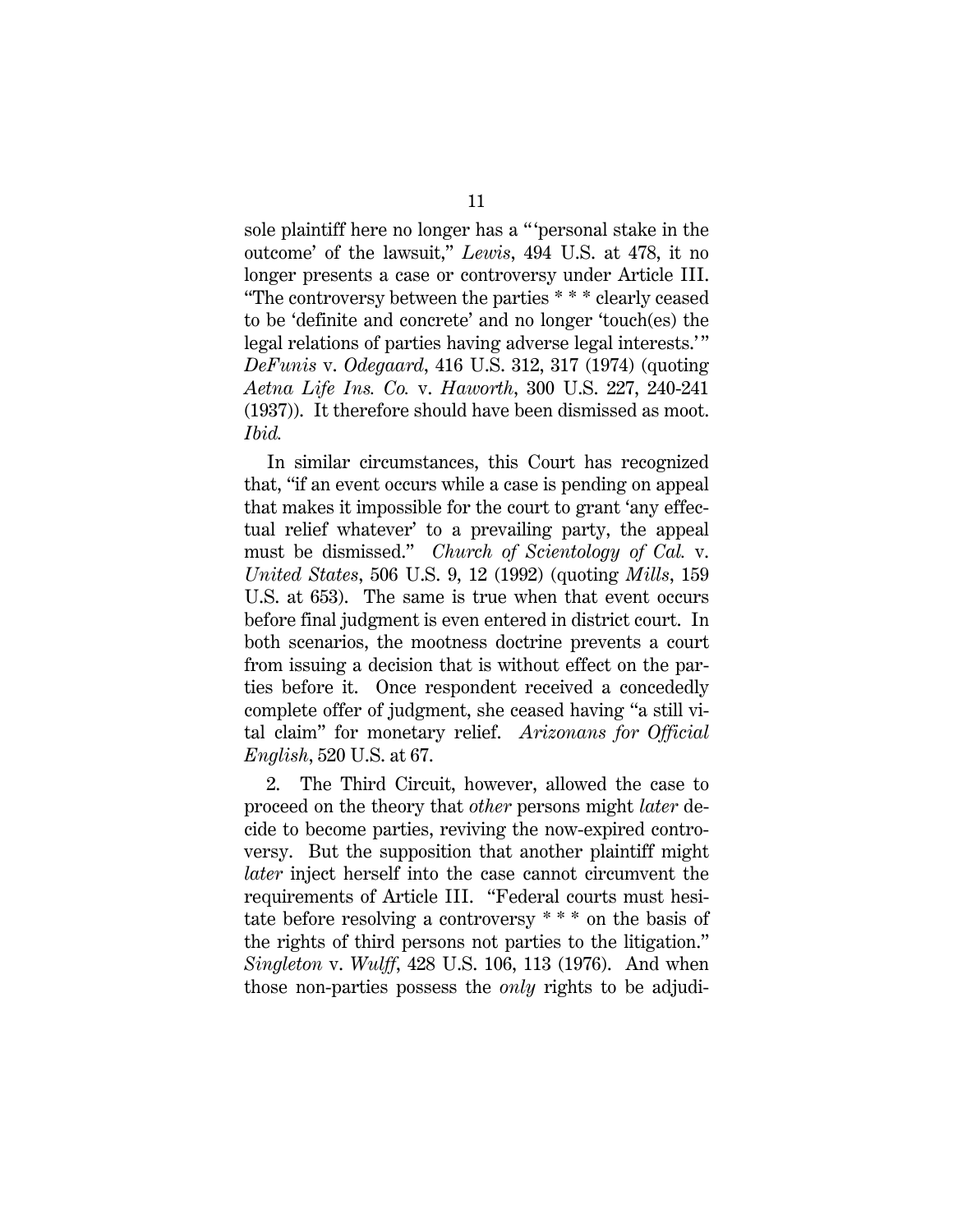cated, that hesitancy becomes a categorical bar: "[F]ederal courts are *without power* to decide questions that cannot affect the rights of litigants in the case before them." *Rice*, 404 U.S. at 246 (emphasis added); see also *DeFunis*, 416 U.S. at 316.

The *potential* for other persons to *later* decide to become parties does not change the result. "This Court does not sit here to try moot cases to solve a question which may never be raised by any party entitled to raise it." *Waite* v. *Dowley*, 94 U.S. 527, 534 (1877). In *Lewis*, for example, this Court dismissed plaintiff Continental Bank's challenge to a state law after statutory amendments rendered its challenge moot. The Court rejected Continental's argument that invalidating the law would provide relief to other banks, explaining that "the Article III question is not whether the requested relief would be nugatory as to the world at large, but whether *Continental* has a stake in that relief." *Lewis*, 494 U.S. at 479. The mere ability of others to opt in, moreover, "is not an indication of the intent to do so, and thus does not establish a particularized, concrete stake that would be affected by [a court's] judgment." *Ibid.* 

The absence of any other party with a concrete, personal interest in this case could not be clearer. The FLSA's collective-action provision expressly provides the triggering event for when an additional person becomes a party to the suit: An employee can "become" a plaintiff in an FLSA case only by "giv[ing] his consent in writing." 29 U.S.C. § 216(b). Before that event, the employee is a non-party to the suit. And as a non-party, he plainly has no interest in the outcome of the case. See *Cameron-Grant* v. *Maxim Healthcare Servs., Inc.*, 347 F.3d 1240, 1249 (11th Cir. 2003), cert. denied *sub nom. Basil* v. *Maxim Healthcare Servs., Inc.*, 541 U.S. 1030 (2004).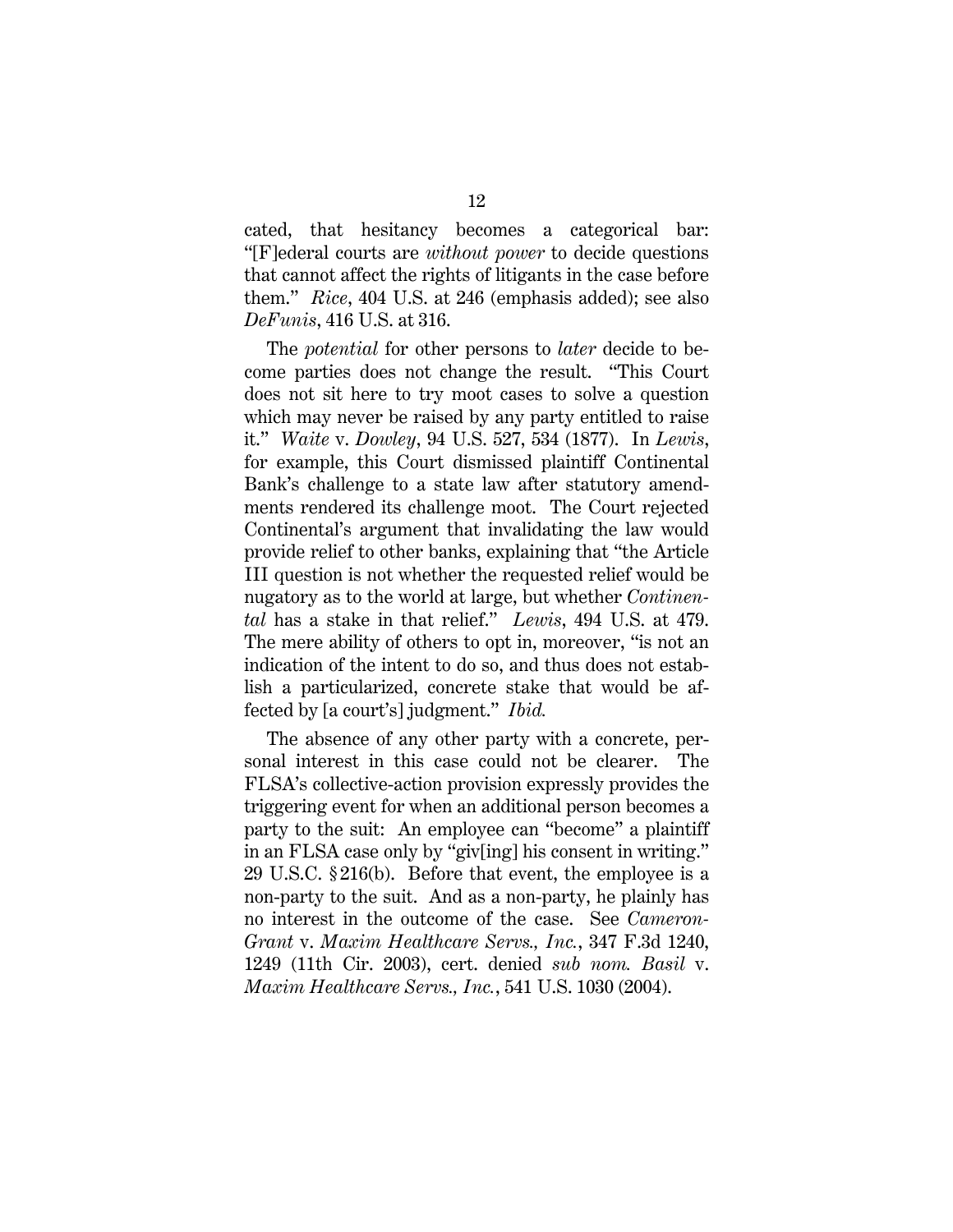The court of appeals did not suggest otherwise, but speculated that some other employee might give written consent and become a party later. Pet. App. 29a. In our adversarial system of justice, however, cases and controversies are between actual plaintiffs and actual defendants. The court of appeals, by contrast, dispensed with having an actual, identifiable plaintiff. Instead, it converted the complainant's side of the "v." into a mere placeholder that could be filled at some later date by an as-yet-unidentified individual of the plaintiff-side lawyers' choosing. But a lawsuit is not a blank dance card into which one can substitute a rotating roster of parties. It is supposed to be an actual dispute between existing parties. If there is no plaintiff, there is no lawsuit; if a new plaintiff comes forth, she should file a new lawsuit.

The decision in this case reflects an increasing tendency to treat lawsuits as having a life separate from the parties that bring them. The desire to do so in longstanding controversies may be understandable. This Court has recognized the "sunk costs" imposed on the judiciary once a "case has been brought and litigated." *Friends of Earth, Inc.* v. *Laidlaw Envtl. Servs. (TOC), Inc.*, 528 U.S. 167, 191-192 & n.5 (2000). But there are no sunk costs here. The offer of judgment (including attorney's fees) was made years ago, just two months after respondent filed her complaint. Pet. App. 3a-4a; contrast *Laidlaw*, 528 U.S. at 191 ("[B]y the time mootness is an issue, the case has been brought and litigated, often (as here) for years."). And in any event, concern about "sunk costs does not license courts to retain jurisdiction over cases in which one or both of the parties plainly lack a continuing interest." *Laidlaw*, 528 U.S. at 192 (footnote omitted). The decision below cannot be reconciled with that principle. It should be reversed.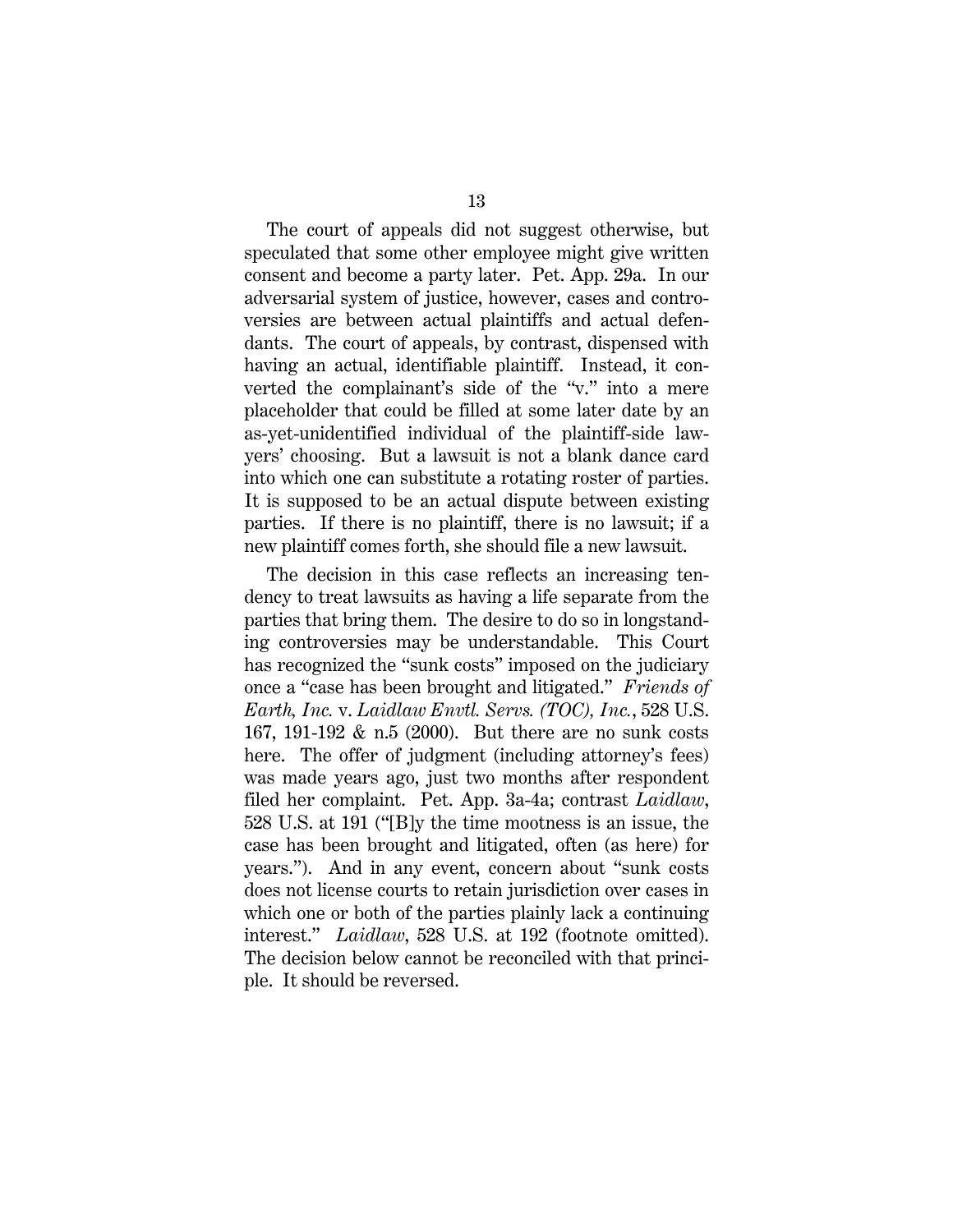#### **II.** *ROPER* **AND** *GERAGHTY* **DO NOT SUPPORT THE DE-CISION BELOW**

In allowing respondent's suit to proceed, the court of appeals invoked two decisions in which this Court permitted putative class representatives to appeal the denial of class certification even after losing any personal stake in the merits of the litigation. See Pet. App. 15a, 17a-18a (quoting *Deposit Guar. Nat'l Bank* v. *Roper*, 445 U.S. 326 (1980); *U.S. Parole Comm'n* v. *Geraghty*, 445 U.S. 388 (1980)). Even in the class-action context, however, those decisions do not sweep as broadly as the court of appeals believed. Far less do they support federal jurisdiction in the present context of a putative FLSA collective action.

#### **A. Neither** *Roper* **Nor** *Geraghty* **Affords Respondent Any Personal Stake In This Litigation**

Over three decades ago, in two cases decided on the same day, this Court ruled that a putative class representative may appeal the denial of class certification even after his own individual claim becomes moot. *Roper*, 445 U.S. at 336; *Geraghty*, 445 U.S. at 404. In doing so, however, the Court did not abandon Article III's mandate that a litigant must have a personal stake in the litigation. Instead, the Court in each case identified economic and representative interests that the plaintiffs retained in the question of class certification itself, even though their interest in the underlying merits had evaporated. More recent decisions call into question whether the interests the Court identified in *Roper* and *Geraghty*  should be sufficient to sustain federal jurisdiction. But even if they are, they cannot salvage respondent's case. She lacks even the collateral pecuniary and representative interests implicated in *Roper* and *Geraghty*.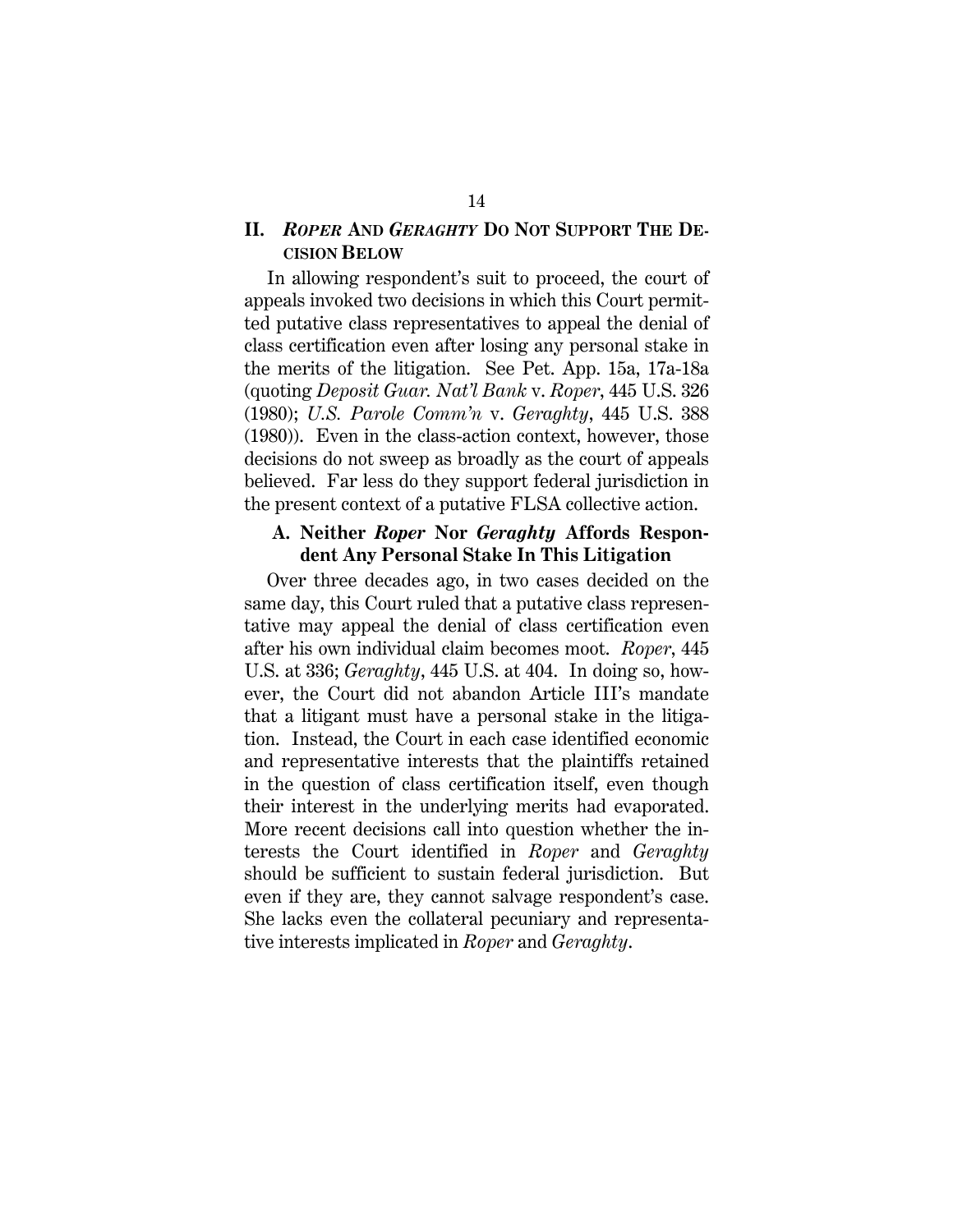#### 1. *Respondent Lacks The Pecuniary And Representative Interests Recognized In* Roper *And*  Geraghty

In *Roper*, the named plaintiffs sought to certify a class action seeking damages for alleged violations of the National Bank Act. 445 U.S. at 327-328. After the district court denied certification, the defendants tendered them full recovery; the district court subsequently entered judgment in their favor and dismissed the action. *Id.* at 329-330. This Court concluded that the plaintiffs could appeal the denial of their certification motion, even though their individual claims had been rendered moot. *Id.* at 333, 340. Similarly, in *Geraghty*, the Court concluded that a prisoner who brought a putative class action challenging parole release guidelines could appeal the denial of class certification even though he had been released from prison while the appeal was pending. 445 U.S. at 393-394, 404.

Essential to the Court's decision in both cases was its view that a "plaintiff who brings a class action presents two separate issues for judicial resolution"—the claim on the merits and a distinct "claim that he is entitled to represent a class." *Geraghty*, 445 U.S. at 402. Bifurcating the suits in that way, the Court concluded that a plaintiff who had "los[t] \* \* \* a 'personal stake' in the *merits* of the litigation," could nevertheless "continue to press the *class certification claim*"—and only that claim—so long as he retained a sufficient personal stake in its resolution. *Id.* at 400, 402 (emphasis added); see *Roper*, 445 U.S. at 336.

The Court found that the plaintiffs in both cases retained a sufficiently concrete interest. In *Roper*, the Court held that the named plaintiffs "retained an economic interest in class certification." 445 U.S. at 333. In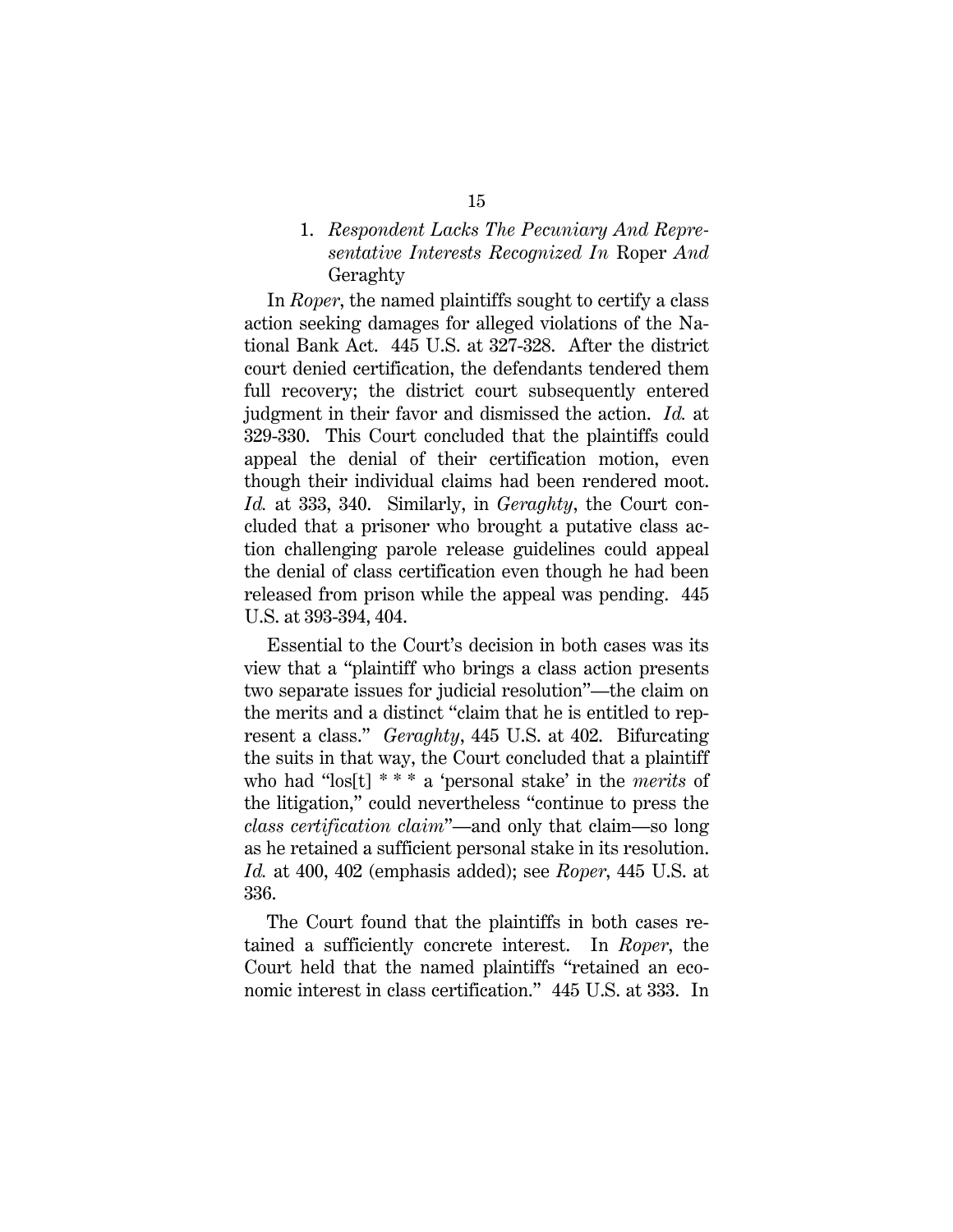particular, although the defendants had offered to pay the maximum amount of damages they could recover, *id.* at 329, the plaintiffs asserted a further "desire to shift part of the costs of litigation to those who will share in its benefits if the class is certified and ultimately prevails," *id.* at 336. As to that interest, a successful appeal on class certification could provide relief. In *Geraghty,* the putative class representative did not seek damages and so could not claim an interest in paying for the litigation out of a class recovery. This Court concluded, however, that his asserted procedural "right to have a class certified" gave him an adequate personal stake to appeal the denial of class certification. 445 U.S. at 404.

Neither of those interests is present here. Unlike the plaintiffs in *Roper*, respondent has asserted no interest in sharing costs with other employees who might join her collective action. Nor could she: Petitioners offered to pay her costs, including attorney's fees, in full. Pet. App. 3a-4a. Respondent therefore has no personal stake in "allocating such costs among all [plaintiffs] who benefit from any recovery." *Roper*, 445 U.S. at 338 n.9.

Unlike the plaintiff in *Geraghty*, moreover, respondent can claim no entitlement to represent others in this suit. Congress deliberately designed the FLSA's collectiveaction mechanism to *distinguish* collective actions under the FLSA from class actions and to prevent a flood of representative litigation. The procedure for bringing additional plaintiffs into the case lies at the core of that distinction. When a class is certified under Rule 23, unnamed class members automatically become part of the case; they are bound by any resulting judgment unless they affirmatively opt out. See Fed. R. Civ. P.  $23(c)(3)(B)$ . Because certification turns on whether the named plaintiff has satisfied Rule 23's requirements, pu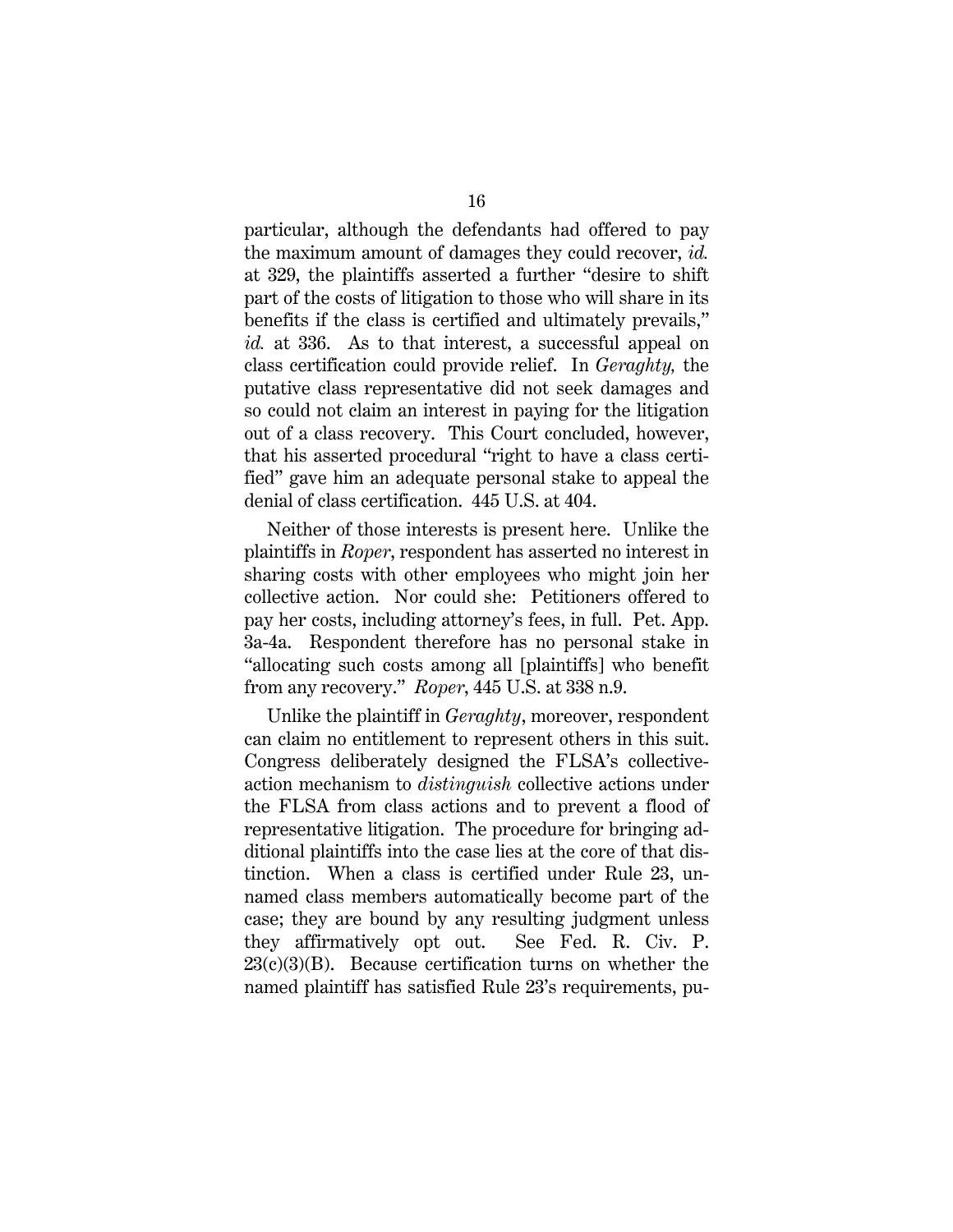tative class representatives can colorably claim an "entitle[ment] to represent a class." *Geraghty*, 445 U.S. at 402.

A collective action under the FLSA is "a fundamentally different creature than the Rule 23 class action." *Cameron-Grant*, 347 F.3d at 1249. "No employee," the statute provides, "shall be a party plaintiff to any such action unless he" affirmatively *opts in* by "giv[ing] his consent in writing." 29 U.S.C. § 216(b). Respondent's ability to conduct this litigation on behalf of others thus turned entirely on other persons' individual decisions whether to opt in, not on a court's determination whether to issue a certification order deeming those other persons parties to the action. Cf. *Allen*, 468 U.S. at 759 (plaintiff lacks standing to challenge injury attributable to "independent decisions" of third parties). "[I]n the absence of any opt-in plaintiffs," respondent did "not have a procedural right to represent a class." *Smith* v. *T-Mobile USA Inc.*, 570 F.3d 1119, 1122 (9th Cir. 2009).

The Third Circuit disputed none of that. The court acknowledged that the FLSA's "opt-in mechanism transforms the manner in which a named plaintiff acquires a personal stake in representing the interests of others." Pet. App. 25a. But the court dismissed that distinction as not providing "a compelling justification" for reining in this plaintiffless lawsuit. *Ibid.* The court did not find that respondent has some *other* personal stake in this litigation—or that she somehow acquired a personal stake in representing others in some different way. Instead, it concluded as a policy matter that defendants should not be allowed "to impede the advancement of a [putative] representative action." *Ibid.* The court claimed support from statements in *Roper* that allowing named plaintiffs to be "picked off" would "'frustrate the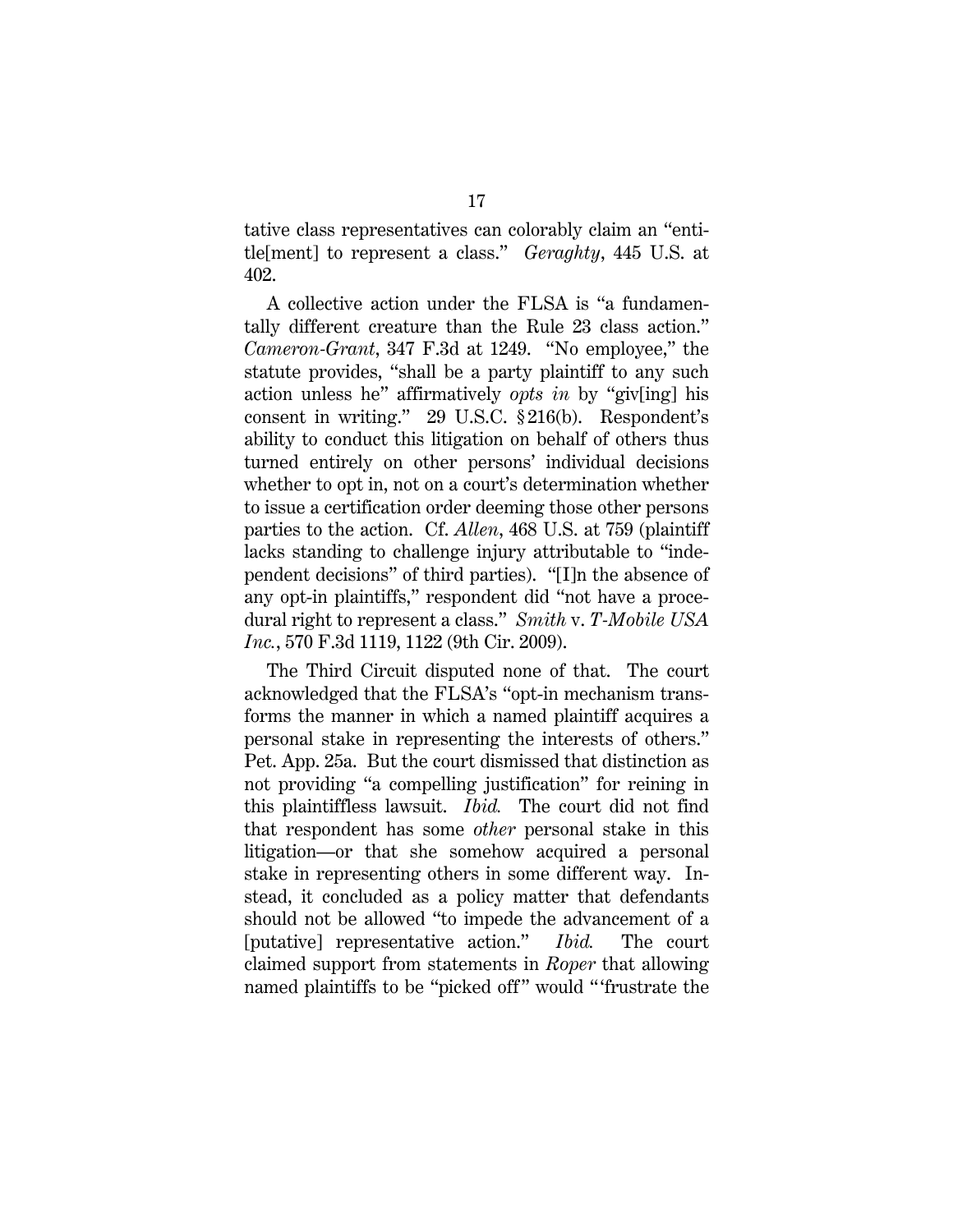objectives of class actions.'" *Id.* at 15a (quoting 445 U.S. at 339). But *Roper* did not allow such concerns to trump Article III. This Court *still* insisted that the plaintiff demonstrate a continuing personal stake in some aspect of the litigation. See *Roper*, 445 U.S. at 336. And it emphasized that federal courts' "jurisdiction is limited by [that] personal stake." *Ibid.* The Third Circuit's conclusion that it and the district court could continue to exercise jurisdiction over this case—without ever delineating what personal stake respondent retained in the litigation—cannot be reconciled with *Roper*, *Geraghty*, or the commands of Article III.

### 2. Roper *And* Geraghty*'s Permissive Approach To Article III Merits Reconsideration, Not Extension*

Because *Roper* and *Geraghty* by their terms do not support the judgment below, respondent in effect seeks not an application of those precedents but their expansion. But *Roper* and *Geraghty* ought not be expanded. To the contrary, they have been so undermined by intervening cases as to warrant their reconsideration.

a. *Roper* held that named plaintiffs who were offered "the maximum amount that each could have recovered" from the defendant nevertheless "retained an economic interest in class certification" sufficient to allow them to appeal a denial of class certification. 445 U.S. at 329, 333. That interest was the plaintiffs' "desire to shift part of the costs of litigation to those who will share in its benefits if the class is certified and ultimately prevails." *Id.* at 336. The Court described "the prospect of reducing their costs of litigation, particularly attorney's fees, by allocating such costs among all members of the class" as a "significant benefit" to plaintiffs who bring class rather than individual actions. *Id.* at 338 n.9.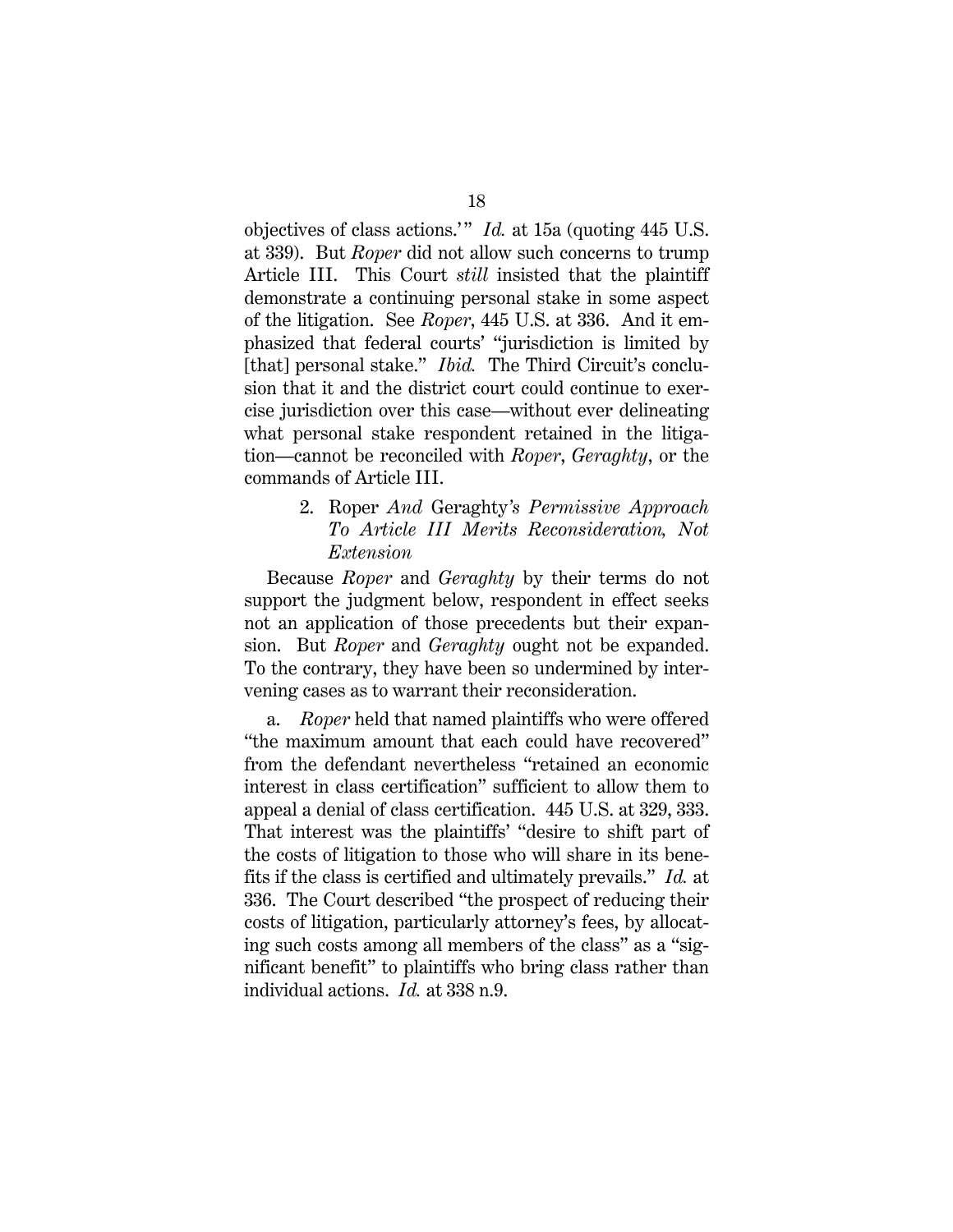Attorney's fees undoubtedly can affect plaintiffs' pocketbooks after the underlying legal dispute has been resolved. But in case after case since *Roper*, this Court has concluded that "an interest that is merely a 'byproduct' of the suit itself cannot give rise to a cognizable injury in fact for Article III standing purposes." *Vt. Agency of Natural Res.* v. *United States ex rel. Stevens*, 529 U.S. 765, 773 (2000); see also *Steel Co.* v. *Citizens for a Better Env't*, 523 U.S. 83, 107 (1998) ("[A] plaintiff cannot achieve standing to litigate a substantive issue by bringing suit for the cost of bringing suit"); *Diamond* v. *Charles*, 476 U.S. 54, 69-71 (1986) (assessment of attorney's fees against a party does not give him standing to pursue the action on appeal). Those decisions gravely undermine *Roper*'s continued vitality.

In *Lewis* v. *Continental Bank Corp.*, for example, Continental opposed an order vacating the judgment below on mootness grounds because doing so "would deprive Continental of its claim for attorney's fees," which were "available only to a party that 'prevails' by winning the relief it seeks." 494 U.S. at 480. This Court rejected that argument, holding that "[t]his interest in attorney's fees is, of course, insufficient to create an Article III case or controversy where none exists on the merits of the underlying claim." *Ibid.* The Court explained that when "the only concrete interest in the controversy has terminated," courts must "be sure that mooted litigation is not pressed forward \* \* \* solely in order to obtain reimbursement of sunk costs." *Ibid.* That admonition applies with even greater force in a case like *Roper*, where the "reimbursement of sunk costs" is sought *not* from the (formerly) opposing party but from non-parties whose interests are allegedly aligned with the plaintiff 's. Such intramural financial squabbles cannot justify subjecting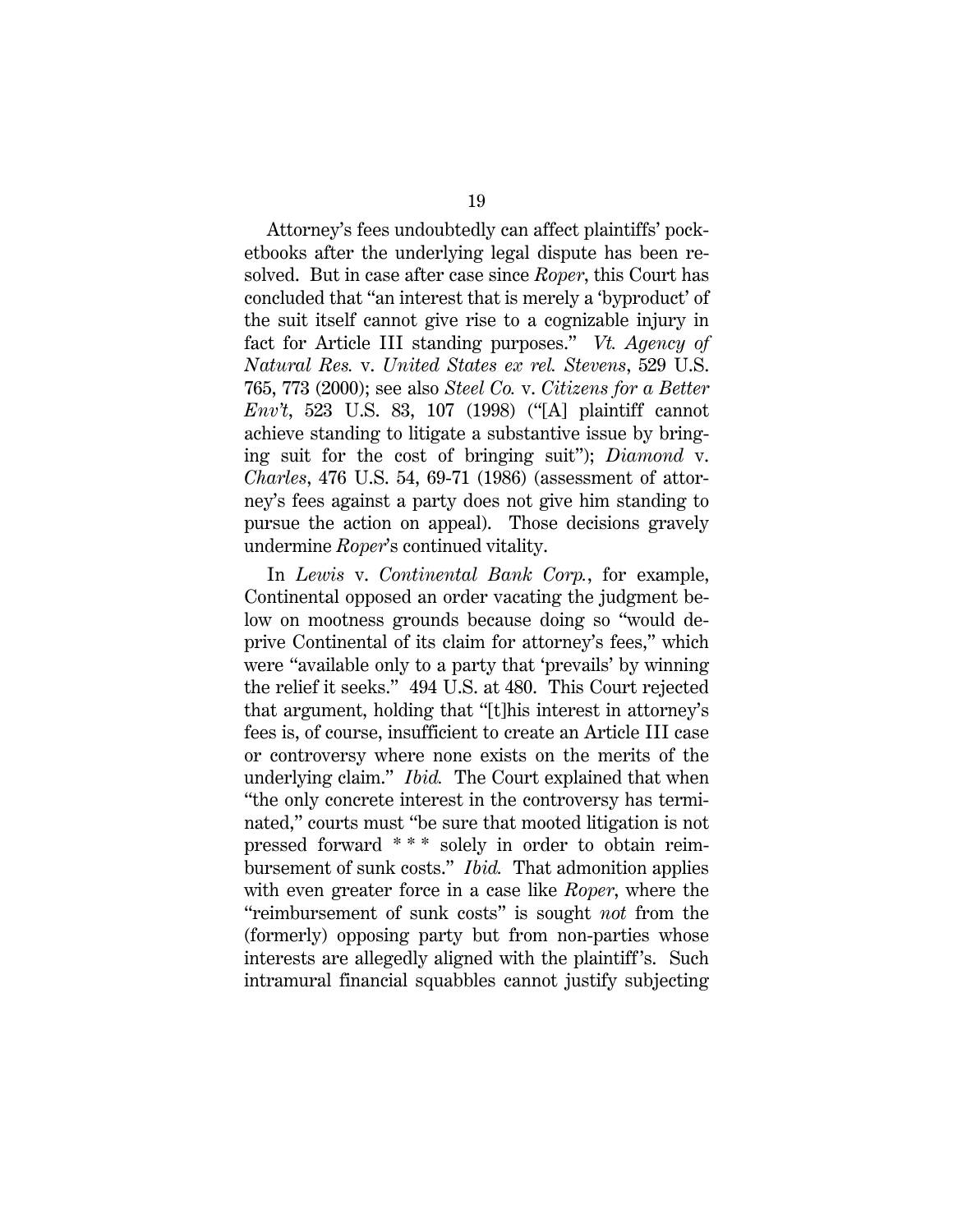defendants to the burdens of class litigation and exposing them to potentially massive liability at the sole behest of named plaintiffs they have already made whole.<sup>3</sup>

*Roper*'s contrary holding rested in part on this Court's concern that, absent the class action's "fee-spreading incentive," attorney's fees "could exceed the value of the individual judgment" and "plaintiffs would be unlikely to obtain legal redress at an acceptable cost." 445 U.S. at 338 n.9. Such "policy considerations," *id.* at 340, however, justify rewriting Article III's requirements in the class-action context no more than anywhere else. To the extent that attorney's fees might unduly deter injured persons from seeking relief individually, Congress is fully capable of allowing successful plaintiffs to receive fee awards in addition to their recovery on the merits. It has already done so in the FLSA, among other contexts. See 29 U.S.C. § 216(b).

b. In *Geraghty*, the named plaintiff did not seek damages; consequently, he could not claim even a pecuniary interest in paying for litigation costs from a class recovery. This Court nevertheless held that his asserted "right to have a class certified" provided a sufficient personal stake to allow him to appeal the denial of class certification. 445 U.S. at 404. But a claimed entitlement to serve as a class representative is also "merely a 'byprod-

-

<sup>&</sup>lt;sup>3</sup> Whether named plaintiffs will actually succeed in reducing their litigation costs is also wholly speculative. Even assuming a class action will be certified and prevail on the merits (both questionable propositions), litigating a lawsuit on a class basis is almost certain to increase costs exponentially, as class notice, expert reports, claims processes, and other class-action accoutrements become necessary. When all is said and done, there is no reason to assume that the named plaintiffs' share of those massive costs will amount to less than the unshared costs incurred when a Rule 68 offer is made early in the case.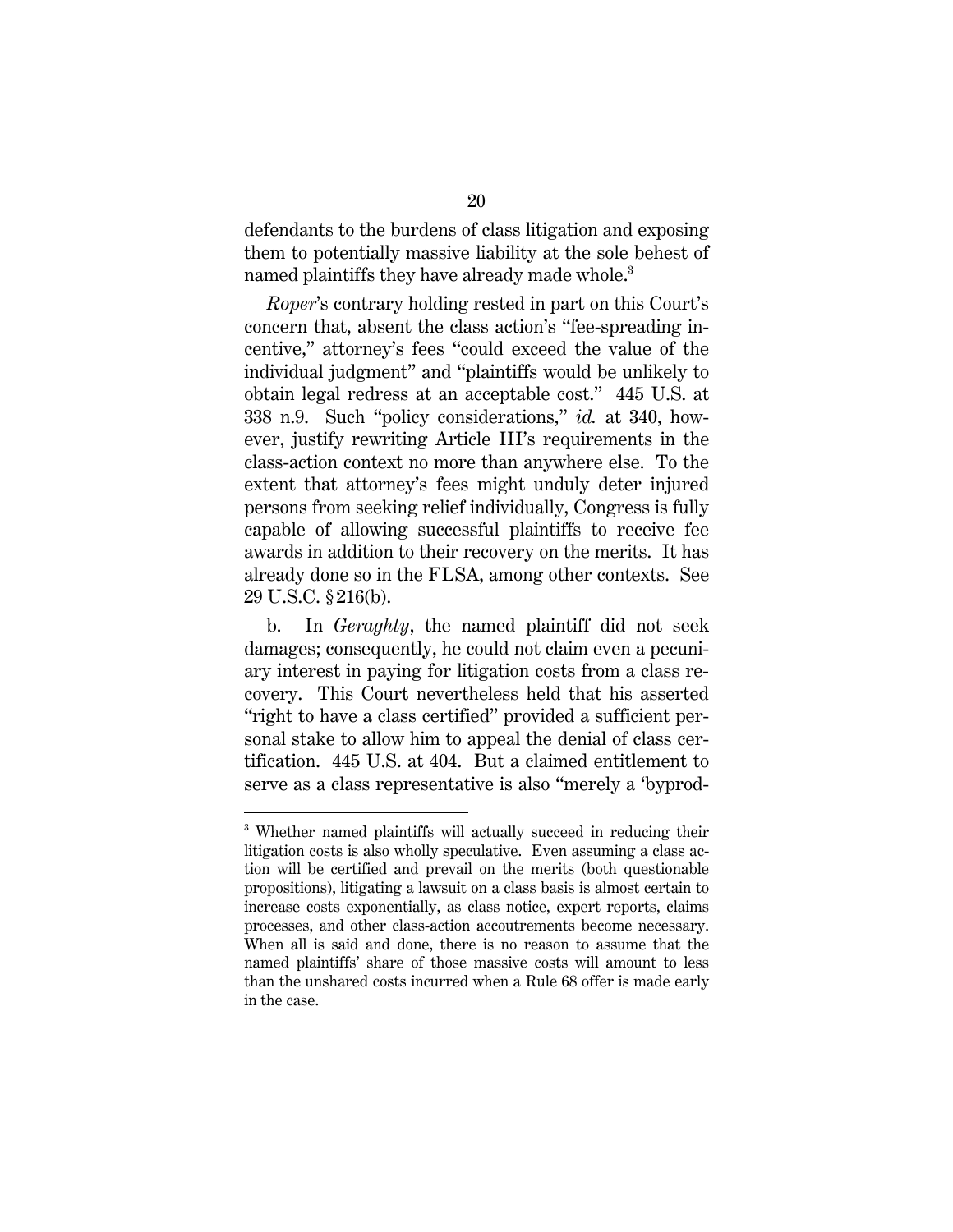uct' of the suit itself." *Vt. Agency*, 529 U.S. at 773. It is a purely "procedural claim," *Geraghty*, 445 U.S. at 402, that has no existence or meaning independent of the suit. Since *Geraghty*, this Court has made clear that the enforcement of asserted "procedural rights" provides a basis for federal jurisdiction only where "the procedures in question are designed to protect some threatened concrete interest \* \* \* that is the ultimate basis of [the plaintiff 's] standing." *Lujan*, 504 U.S. at 573 n.8; see *id.* at 572. While a procedural interest in representing a class may normally be designed to protect an underlying concrete interest—*i.e.*, the substantive relief sought in the class action—it cannot serve that function where the plaintiff concededly no longer has any personal stake in the merits of the litigation. It is a procedural right asserted solely for its own sake—a claimed entitlement to be appointed captain of a ship that the named plaintiff cannot board.

That claimed entitlement, moreover, is exceedingly ethereal. A named plaintiff 's bid to represent a class after losing any stake in the outcome is doomed to failure. Although this Court has held that a designated class representative who loses her personal stake may *continue* to represent a class, it has also cautioned that "[a] litigant *must be a member of the class* which he or she seeks to represent *at the time the class action is certified*." *Sosna*  v. *Iowa*, 419 U.S. 393, 403 (1975) (emphasis added). A named plaintiff with no remaining claim cannot be a "member" of a class asserting live claims. At the very least, that plaintiff's claims will not be "typical of the claims \* \* \* of the class," precluding her appointment as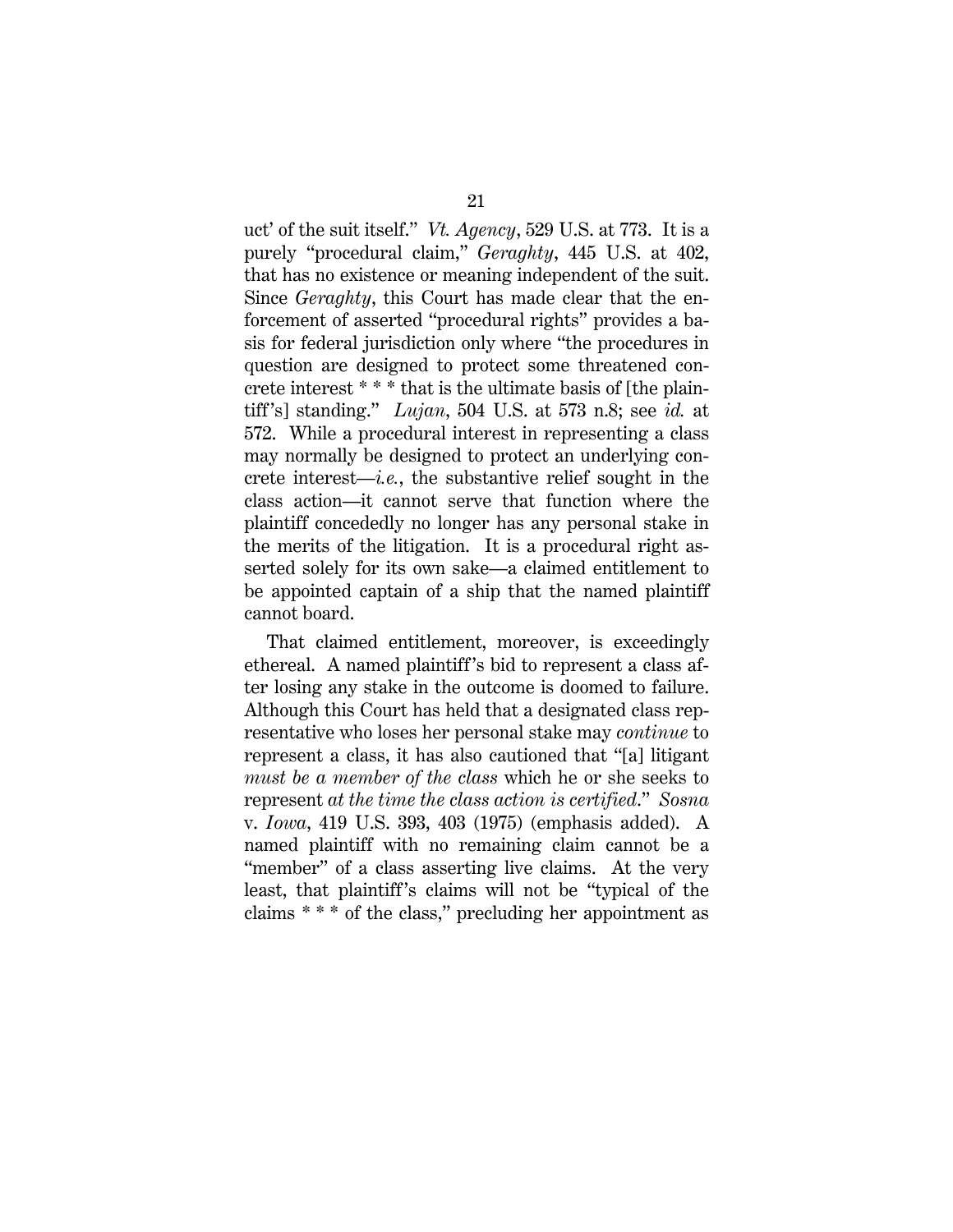class representative for that reason as well. Fed. R. Civ. P.  $23(a)(3).4$ 

### **B. Respondent's Suit Cannot Be Salvaged By The "Relation Back" Doctrine**

Once respondent's claim became moot—with no other plaintiff in her suit—no live controversy remained; the "litigation \* \* \* ceased to be between adverse parties." *S. Spring Hill*, 145 U.S. at 301. That lapse of an Article III case or controversy obligated the district court to dismiss the action as moot.

The Third Circuit ruled that it could avoid that result by applying "the relation back doctrine." Pet. App. 28a. It held that respondent should be allowed to file a motion for "conditional certification" of her putative collective action. *Id.* at 28a-29a. If the motion were "made without undue delay," the court continued, the district court

<u>.</u>

<sup>&</sup>lt;sup>4</sup> The FLSA, moreover, was deliberately designed to bar collective actions headed by persons with no live claims of their own. As originally enacted, the statute gave both "employees *and their 'representatives'* the right to bring actions to recover amounts due under the FLSA." *Hoffmann-LaRoche, Inc.* v. *Sperling*, 493 U.S. 165, 173 (1989) (emphasis added). Representatives who brought suit did not need to possess claims themselves. *Ibid.* The result was "a flood of suits under the FLSA," most "involv[ing] very large allegations of liability." *Arrington* v. *Nat'l Broad. Co.*, 531 F. Supp. 498, 500 & n.5 (D.D.C. 1982) (citing 93 Cong. Rec. 2087-2088 (1947) (Sen. Donnell)). Congress fixed the problem in 1947. Because of "excessive litigation spawned by plaintiffs lacking a personal interest in the outcome, the representative action by plaintiffs not themselves possessing claims was abolished." *Hoffmann-LaRoche*, 493 U.S. at 173. The result was to "limit[ ] private FLSA plaintiffs to employees who asserted claims in their own right and free[ ] employers of the burden of representative actions." *Ibid.* Allowing respondent to pursue this action on behalf of other employees, despite having no live claim herself, would condone precisely the sort of "representative" FLSA suit Congress sought to abolish.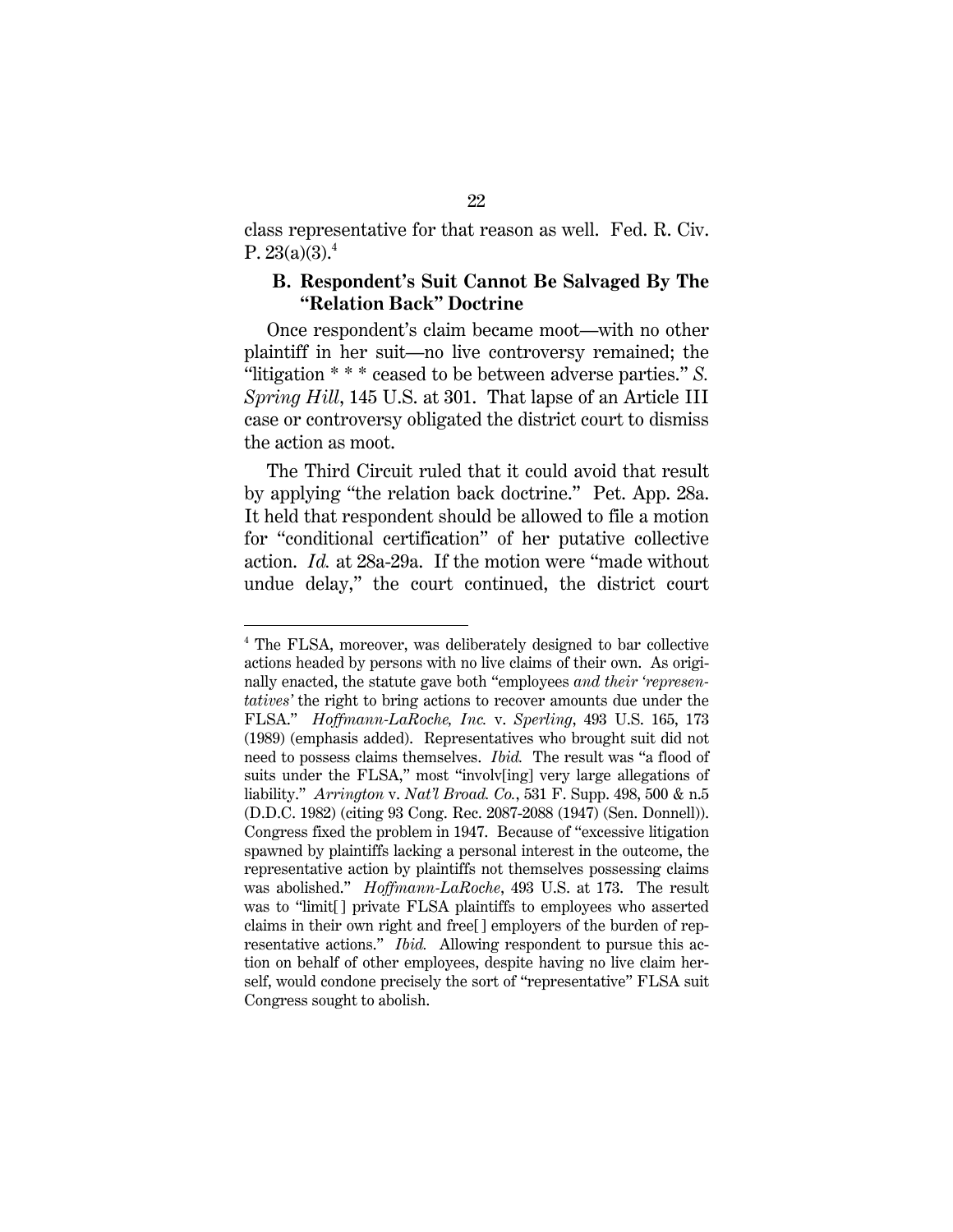would "relate the motion back to the filing of the initial complaint." *Id.* at 28a. And if the motion were later granted and "at least one other similarly situated employee opts in, then defendants' Rule 68 offer of judgment would no longer fully satisfy the claims of everyone in the collective action." *Id.* at 29a. At that point, the court concluded, "the proffered rationale behind dismissing the complaint on jurisdictional grounds would no longer be applicable." *Ibid.* By creating the fiction that respondent filed a motion to certify *before* she lost her personal stake in the case, the court of appeals attempted to fulfill Article III's case-or-controversy requirement.

The court derived that holding from *Weiss* v. *Regal Collections*, 385 F.3d 337, 348 (3d Cir. 2004), a classaction case holding that a Rule 68 offer made *before a class certification motion is filed* does not moot the case. There, the court held that a post-offer motion will be treated "as though it had been filed contemporaneously with the filing of the class complaint," bypassing the plaintiff 's loss of his personal stake in order to let the class action " 'play out.' " Pet. App. 19a (quoting *Weiss*, 385 F.3d at 348). *Weiss* itself was an extension of decisions holding that, when a tender of full recovery is made *while a class certification motion is pending*, a subsequent order certifying the class will relate back to the date the motion was filed, again to negate the impact of an intervening event that would otherwise moot the case. See *id.* at 18a-20a, 23a n.12; *Weiss*, 385 F.3d at 346 (citing cases). Those decisions, in turn, were "exten[sions] [of] *Geraghty*," *Weiss*, 385 F.3d at 346, where this Court addressed relation back when a plaintiff loses his personal stake *after a decision on class certification*, 445 U.S. at 407 n.11.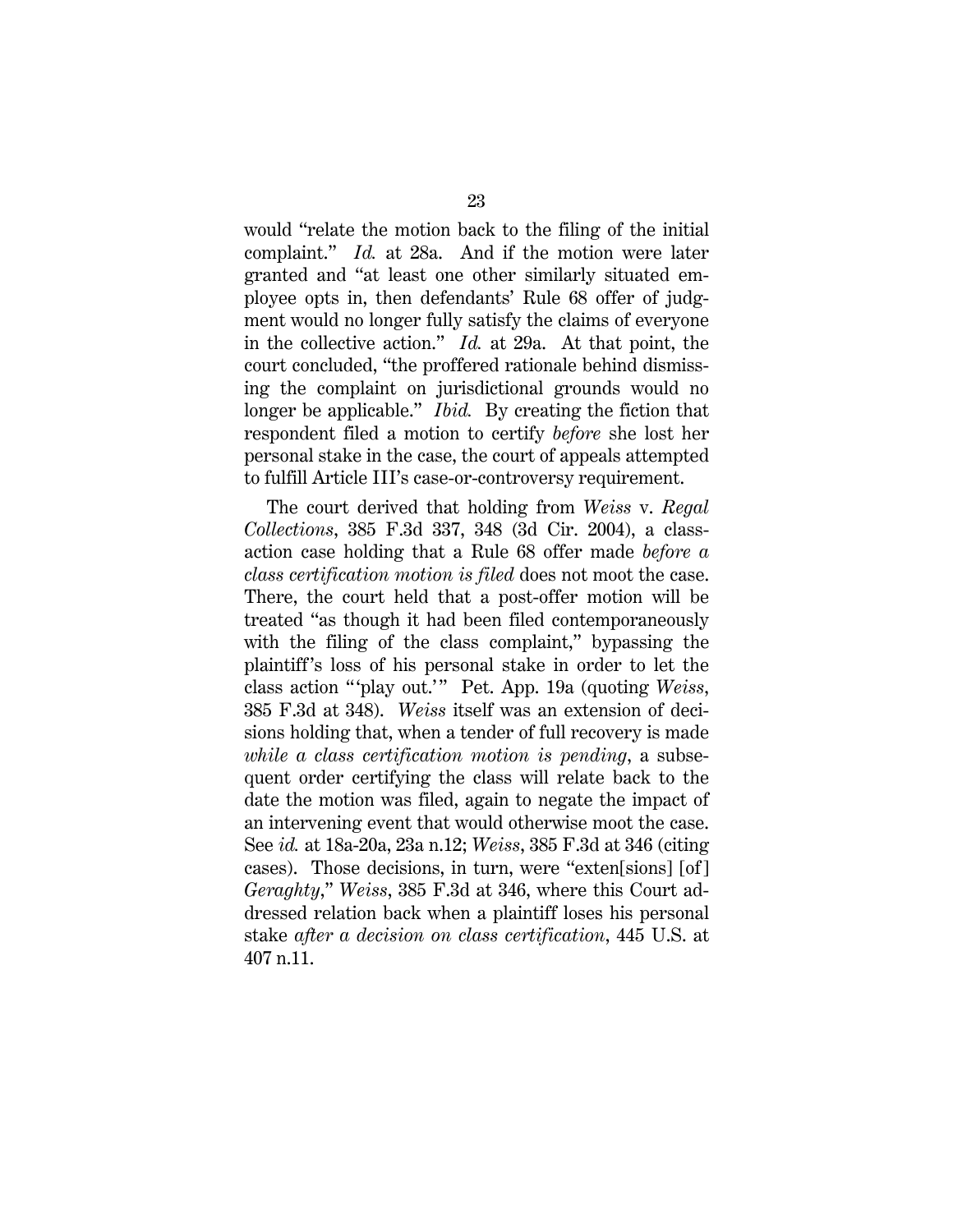But those efforts to extend the relation-back doctrine under *Geraghty* fundamentally misconceive that doctrine. The relation-back principle allows courts to relate a corrected decision *granting* class certification back to the date of an earlier, erroneous decision *denying* certification. It cannot be invoked where the sole plaintiff 's claim becomes moot *before* a class certification decision has been made. It is even less appropriate in collective actions under the FLSA: The FLSA's collective action provision unambiguously provides that additional plaintiffs are deemed to enter the case only on the date they file their consent to opt in. Relation back cannot be used to circumvent that clear statutory command.

> 1. *Relation Back Cannot Prevent Mootness When The Named Plaintiff Loses A Personal Stake Before A Decision On Class Certification*

As petitioners note (Pet. 19-22), the courts of appeals have divided over when relation back can prevent an uncertified class action from becoming moot. Some, including the Third Circuit, hold that the doctrine applies even where no certification motion has been filed at the time the named plaintiff loses his personal stake in the litigation; if the plaintiff later files a motion "without undue delay," that motion will relate back to the date of the initial complaint (when the plaintiff 's claim was still live). See *Weiss*, 385 F.3d at 348. Other circuits hold that the plaintiff must at least have filed a certification motion before the event that would otherwise render the case moot. See *Damasco* v. *Clearwire Corp.*, 662 F.3d 891, 895 (7th Cir. 2011). Both of those approaches are wrong. Article III and relation-back principles both indicate that mootness is avoided only if there has been a *decision* on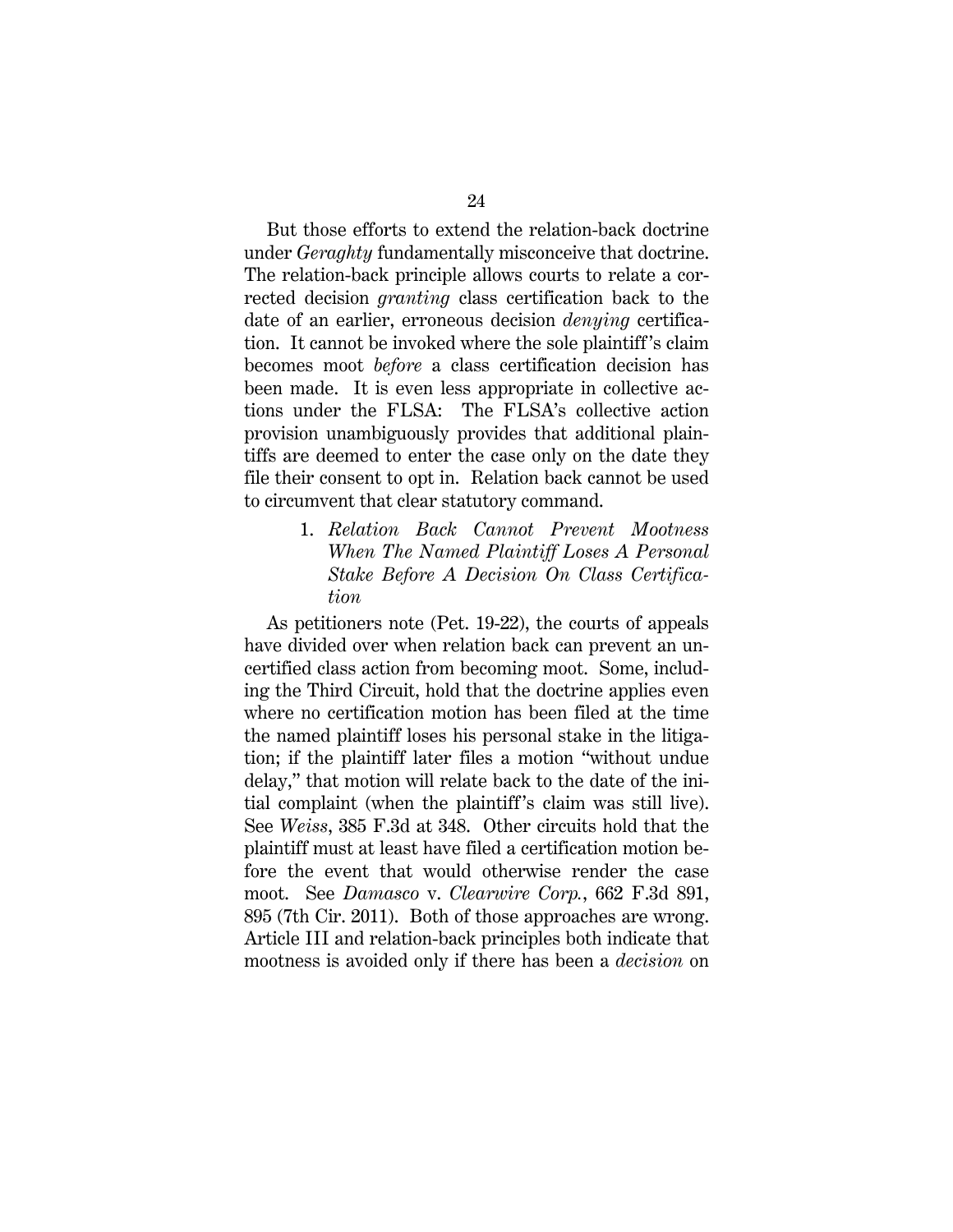class certification before the named plaintiff 's personal stake in the merits disappeared.

a. That was the situation in *Geraghty*. There, the named plaintiff's claim became moot after the district court denied his motion for class certification, while his appeal from the denial was pending. 445 U.S. at 390. This Court held that his personal stake in having the class certified allowed him to pursue the appeal, even though his interest in the litigation's merits had lapsed. *Id.* at 400, 402-404; see pp. 14-16, *supra*. That holding, however, addressed only half of the jurisdictional question. The Court also had to assure itself that a live controversy remained with respect to the merits, notwithstanding the named plaintiff 's departure from that battlefield.

On that issue, the Court invoked its earlier decision in *Sosna*. *Sosna*, it observed, held that "mootness of the named plaintiff 's individual claim *after* a class has been duly certified does not render the action moot." *Geraghty*, 445 U.S. at 397. Upon class certification, *Sosna*  ruled, "the class of unnamed persons described in the certification acquired a legal status separate from the interest asserted by" the plaintiff. *Sosna*, 419 U.S. at 399. Even if the named plaintiff 's own claim later disappears, the other class members retain their personal stakes in the merits. A continuing "controversy [thus] may exist \* \* \* between a named defendant and a member of the class represented by the named plaintiff, even though the claim of the named plaintiff has become moot." *Id.* at 402. Because the other class members were brought into *Sosna* before the named plaintiff's claim became moot, there was never a point in that case when no party had a live claim.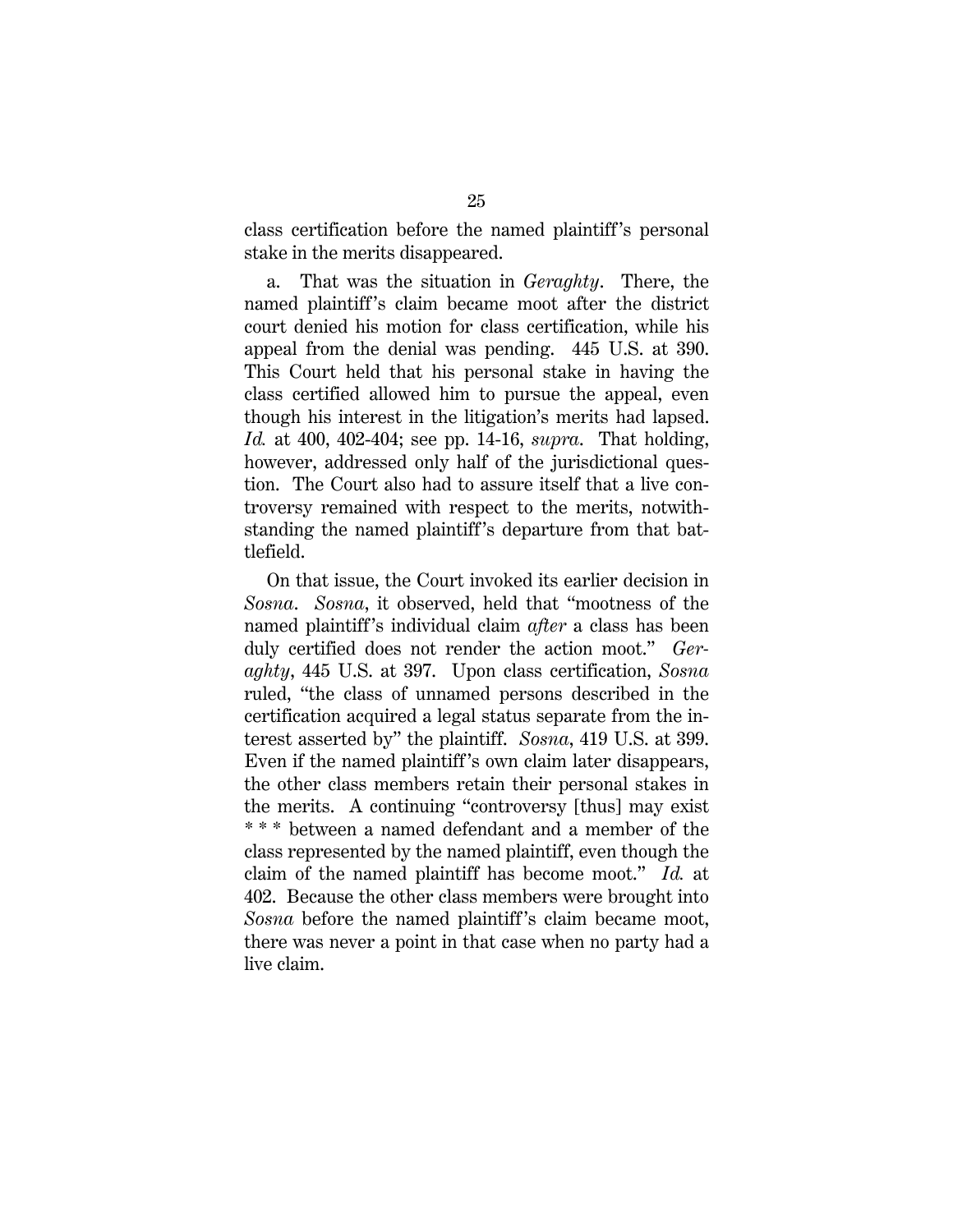*Geraghty* used the relation-back doctrine to extend *Sosna* to cases where the named plaintiff's claim becomes moot after an erroneous *denial* of class certification. It held that, "when a District Court erroneously denies a procedural motion, which, if correctly decided, would have prevented the action from becoming moot, an appeal lies from the denial and the corrected ruling 'relates back' to the date of the original denial." *Geraghty*, 445 U.S. at 406-407 n.11. The Court explained that "[i]f a class had been certified by the District Court, mootness of respondent Geraghty's personal claim would not have rendered the controversy moot" under *Sosna*. *Id.* at 394. "[A]n erroneous *denial* of a class certification should not lead to the opposite result." *Ibid.* Such a rule would let a class action's mootness turn irrevocably on one judge's fallible view about whether a class should be certified. Instead, *Geraghty* recognized an opportunity for judicial self-correction through relation back. If a district court's refusal to certify a class is later found to have been mistaken, the corrected ruling certifying the class will be deemed to have been entered at the time of, and in lieu of, the earlier denial, *nunc pro tunc*. That merely remedies a collateral effect of an erroneous judicial ruling; it reverses not only the erroneous failure to certify, but also the mootness that would have been avoided if certification had been properly granted in the first instance. Cf. *United Gas Improvement Co.* v. *Callery Props., Inc.*, 382 U.S. 223, 229 (1965) ("a court[] can undo what is wrongfully done by virtue of its order"). In the eyes of the law, the named plaintiff 's claim thus became moot only *after*  the class attained separate legal status and additional persons with live claims were brought before the Court. As in *Sosna*, there was always someone with a personal stake in the merits of the case on the plaintiff side of the  $``<sub>V</sub>$ ."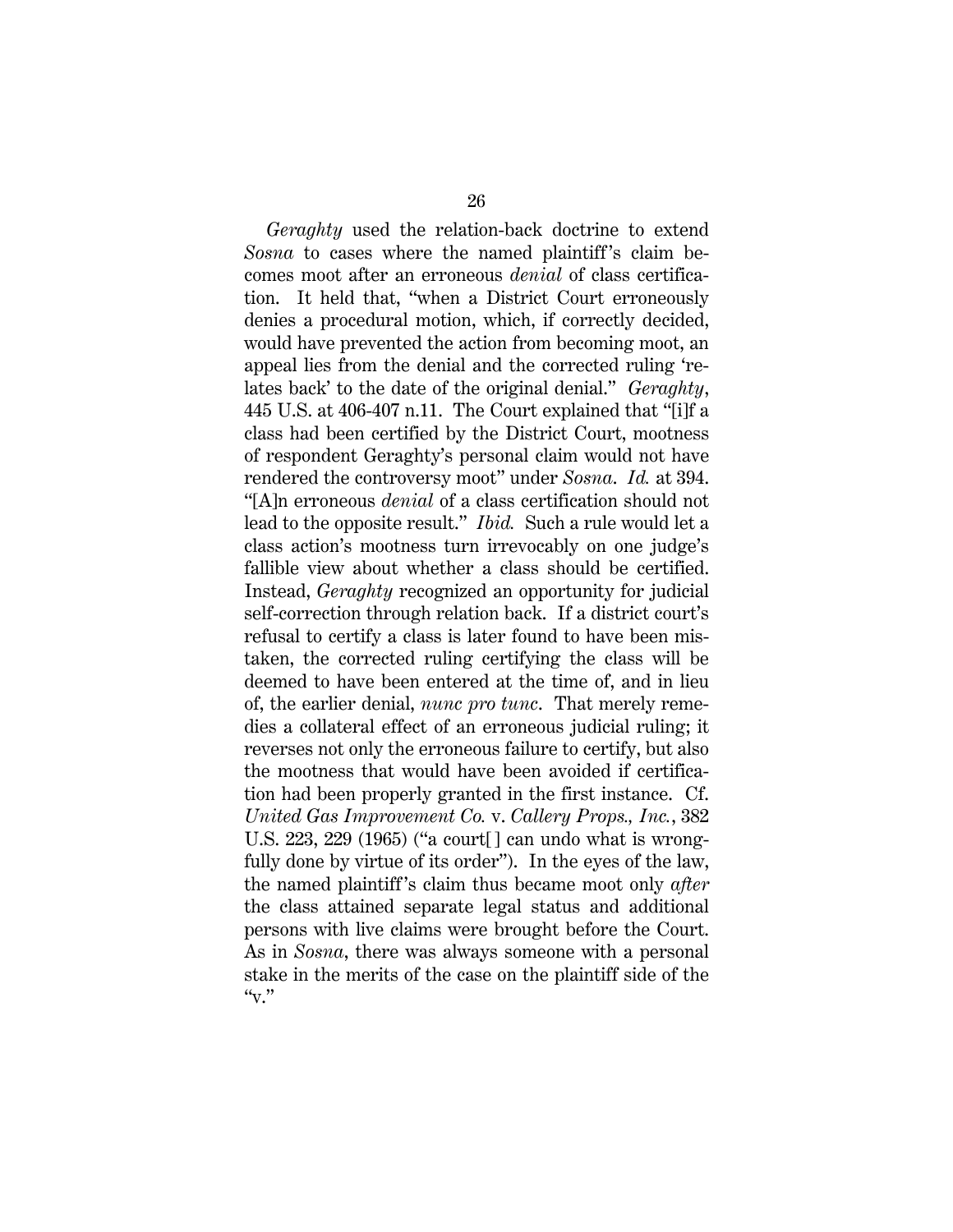The same cannot be said when the named plaintiff 's individual claim becomes moot *before* the district court rules on class certification. To the contrary, *Geraghty*  explained that, "[i]f the named plaintiff has no personal stake in the outcome *at the time class certification is denied*, relation back of appellate reversal of that denial *still would not prevent mootness* of the action." 445 U.S. at 407 n.11 (emphasis added). In those circumstances, there is an unavoidable gap between the named plaintiff's loss of his personal stake and other class members' assertion of their own. Mootness then is not a collateral consequence of an erroneous order that relation back can avoid: Even if a later order certifying the class were related back to the earlier denial, that would not alter the fact that the action became moot, and should have been dismissed, before the effective certification date.

b. The Third Circuit's expansive interpretation of "relation back" bears little resemblance to the modest corrective tool described in *Geraghty*. Whether in the class-action context or this one, that court's approach erroneously focuses on the certification *motion* rather than the certification *decision*. The Third Circuit's decision in *Weiss* was premised on treating a class certification motion filed after the named plaintiff lost his personal stake "as though it had been filed contemporaneously with the filing of the class complaint." Pet. App. 19a. Similarly, the court here purported to cure respondent's mootness problem by relating her later-filed motion for "conditional certification" "back to the filing of the initial complaint." *Id.* at 28a. But even assuming that the motion could relate back to the complaint, that still would not avoid mootness. *Geraghty*'s relation-back rule rests on the premise that the presence of a duly certified class prevents the named plaintiff 's loss of a personal stake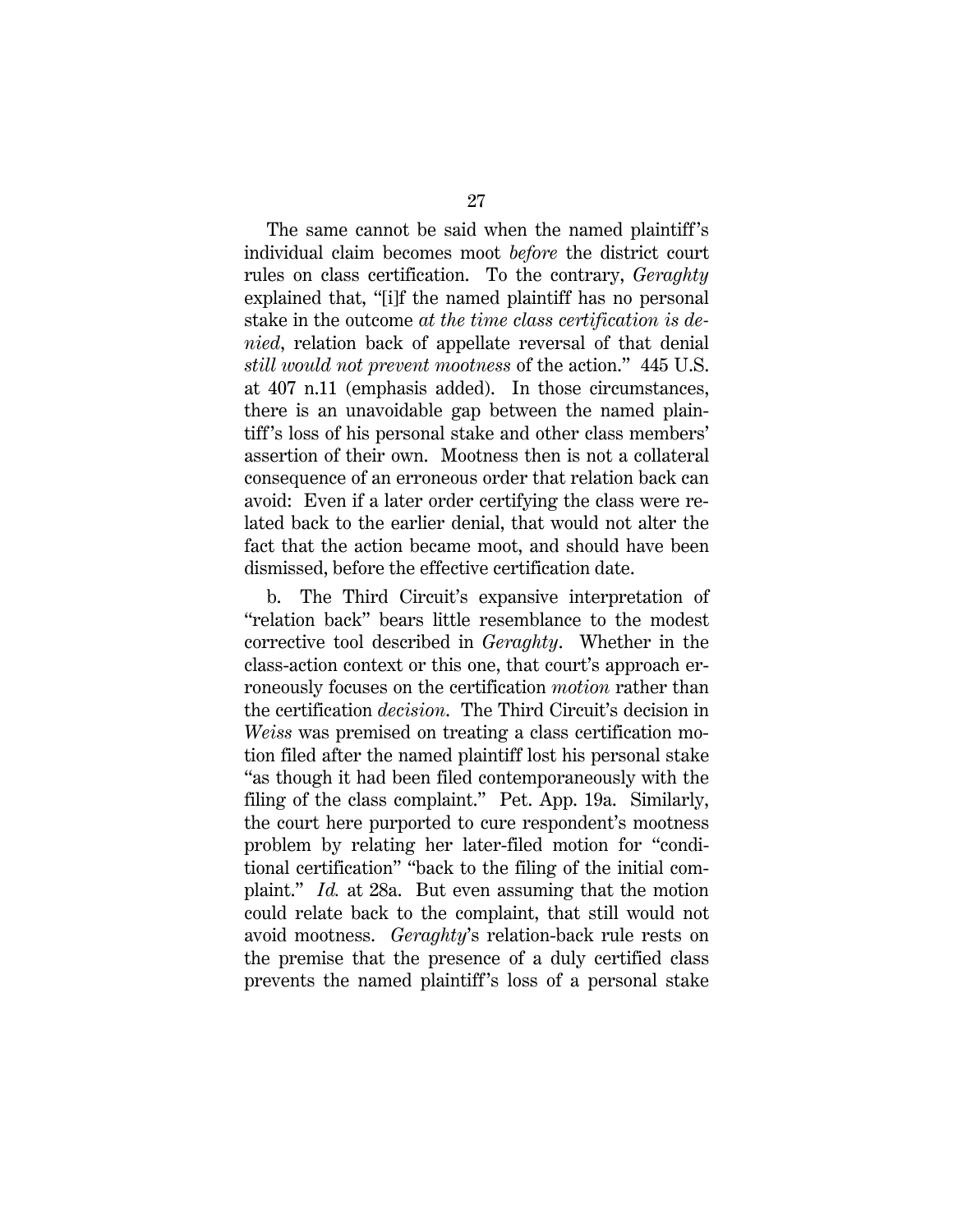from mooting the entire case. *Geraghty* therefore treats a later-certified class as though it was certified at the time of an earlier erroneous denial of certification, when the plaintiff 's claim was still live. *See* pp. 25-26, *supra*.

The Third Circuit's approach lacks that important link. A certification motion, even if *actually* filed simultaneously with a class complaint, does not bring additional persons with live claims before the court. *Pretending* that the motion was filed with the complaint thus adds nothing to the jurisdictional calculus. "Relation back" is not an abracadabra that banishes mootness by its mere incantation. The event being related back must be of jurisdictional significance—such as adding new parties—and a mere motion to certify falls short.

Nor can mootness be circumvented by relating a later certification *decision* back to the filing of the certification *motion*. Some courts have held that such relation back is proper where a plaintiff is tendered full recovery while a class certification motion is pending. See, *e.g.*, *Damasco*, 662 F.3d at 895-896. The Third Circuit may have intended a similar arrangement here, such as relating a certification decision back to the certification motion and then relating the motion back to the complaint. But that approach defies precedent. *Geraghty* stated in no uncertain terms that relation back "still would not prevent mootness of the action" where the named plaintiff "has no personal stake in the outcome *at the time class certification is denied*." 445 U.S. at 407 n.11 (emphasis added). That necessarily means that the plaintiff 's loss of a personal stake while a certification motion is merely *pending*  does moot the case. Backdating the certification decision to some earlier time when the named plaintiff still had a personal stake (whether that is the filing of the complaint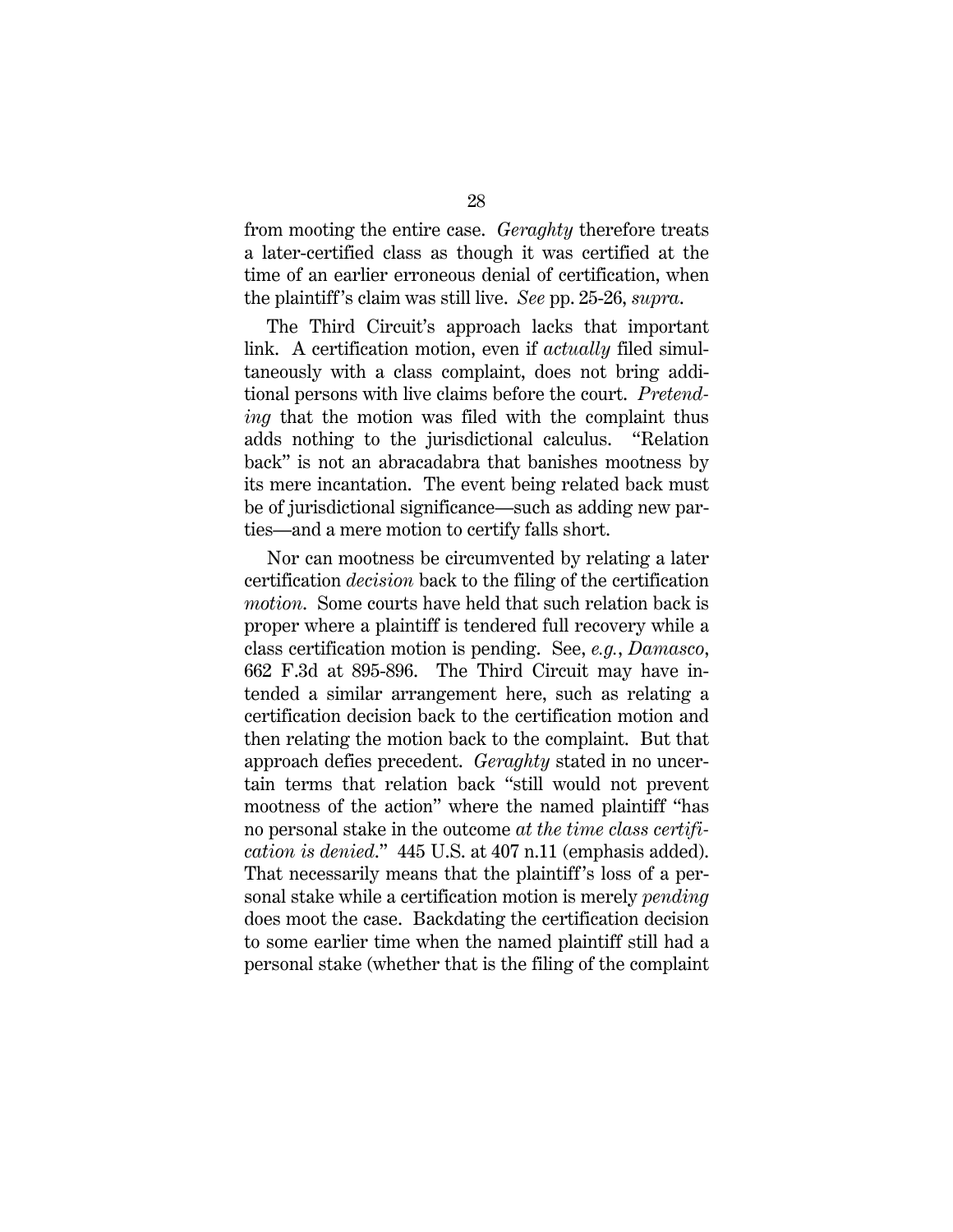or the filing of the certification motion) is nothing more than an end-run around *Geraghty*'s clear rule.

Courts have claimed to find support for their distortion of *Geraghty*'s relation-back rule in two sentences of dictum in *Sosna*. See, *e.g.*, Pet. App. 17a (citing *Sosna*, 419 U.S. at 402 n.11); *Sandoz* v. *Cingular Wireless LLC*, 553 F.3d 913, 919 (5th Cir. 2008) (same). In holding that a previously certified class action could survive the named plaintiff 's loss of a personal stake, *Sosna* reiterated the fundamental rule that a live controversy must exist "at the time the class action is certified." 419 U.S. at 402. In an accompanying footnote, however, the Court mused that there "*may* be cases" where named plaintiffs' claims become moot "before the district court can reasonably be expected to rule on a certification motion." *Id.* at 402 n.11 (emphasis added). "In such instances," the Court stated, "whether the certification can be said to 'relate back' to the filing of the complaint *may* depend upon the circumstances of the particular case and especially the reality of the claim that otherwise the issue would evade review." *Ibid.* (emphasis added).

That tentative statement does not license judicial resurrection of any class action that becomes moot before a decision on certification. To the contrary, *Geraghty* made clear that *Sosna*'s dictum merely referred to the traditional "capable of repetition, yet evading review" exception to mootness. 445 U.S. at 398-399. That exception enables review of claims "*so inherently transitory* that the trial court will not have even enough time to rule on a motion for class certification before the proposed representative's individual interest expires." *Id.* at 399 (emphasis added); see also *County of Riverside* v. *McLaughlin*, 500 U.S. 44, 52 (1991); *Gerstein* v. *Pugh*, 420 U.S. 103, 110 n.11 (1975). The suggestion that respondent's dam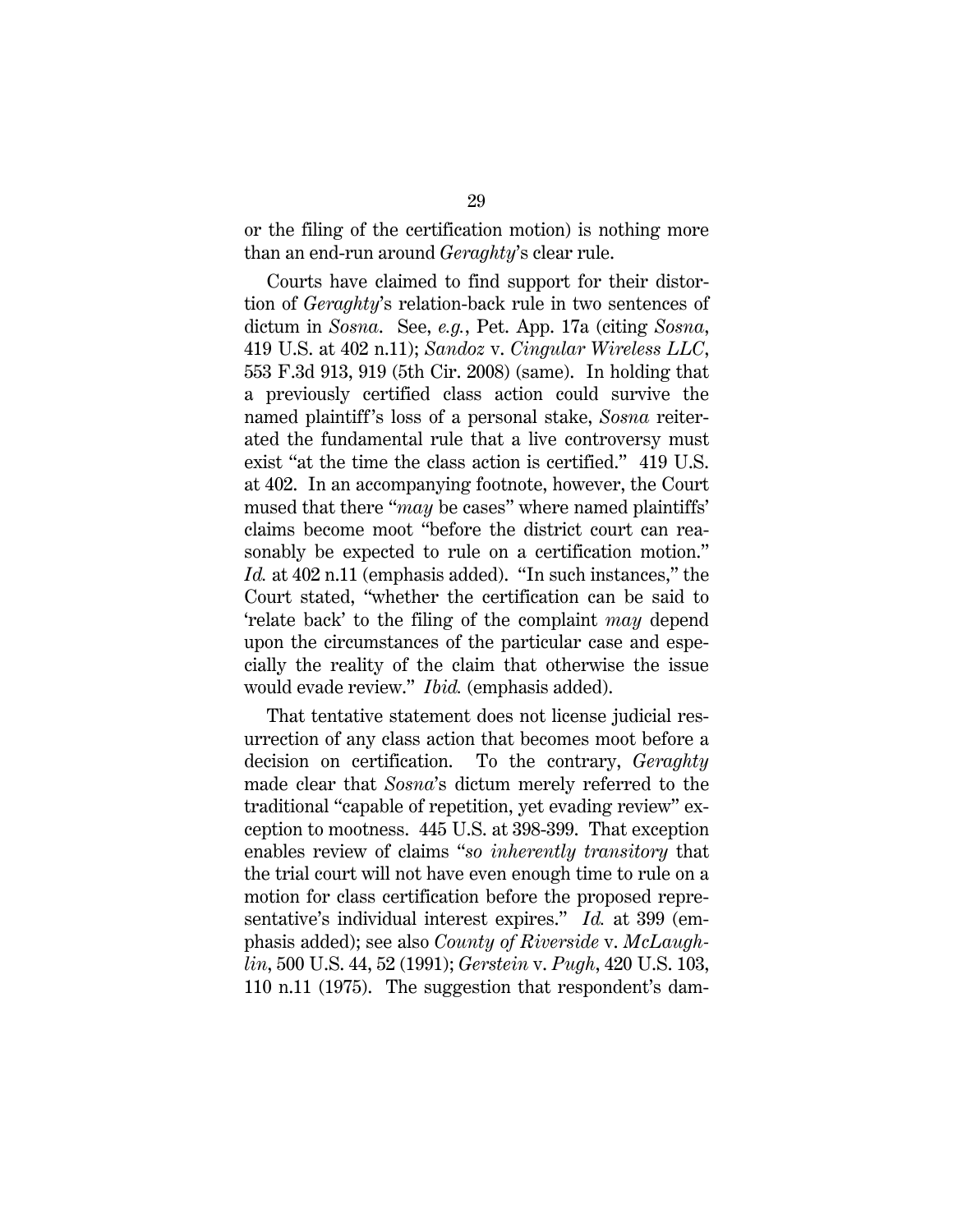ages claim here was "inherently transitory" because petitioners could offer to pay it in full at any time drains that phrase of all meaning; *all* damages claims are "transitory" in that overbroad sense. Absent true ephemerality, mootness can be prevented only by "certification of a class *prior* to expiration of the named plaintiff 's personal claim." *Geraghty*, 445 U.S. at 398 (emphasis added).

## 2. *Relation Back Cannot Be Extended To FLSA Collective Actions*

Even if it were possible to relate a later *class* certification decision back to the initial complaint to prevent mootness, that approach still could not be superimposed onto cases brought under the *FLSA's* collective-action provision.

The court of appeals' analysis rested heavily on equating the two. Its ruling that respondent's anticipated motion for "conditional certification" (and perhaps a subsequent grant of that motion) would relate back to her complaint, Pet. App. 28a-29a, mirrored the court's treatment of certification motions in class actions, see *id.* at 18a-19a. But FLSA collective actions are, by congressional design, *not* class actions. See pp. 16-17, 22 n.4, *supra*. Unlike certification in a Rule 23 class action, "conditional certification" in an FLSA collective action does not bring any additional persons before the court or otherwise give anyone else "a legal status separate from the interest asserted by" the plaintiff. *Sosna*, 419 U.S. at 399. Rather, as the court of appeals acknowledged, conditional certification "is only the district court's exercise of [its] discretionary power \* \* \* to facilitate the sending of notice to *potential* class members." Pet. App. 12a (quotation marks omitted) (emphasis added). The FLSA is explicit that "[n]o employee shall be a party plaintiff to any such action unless he gives his consent in writing to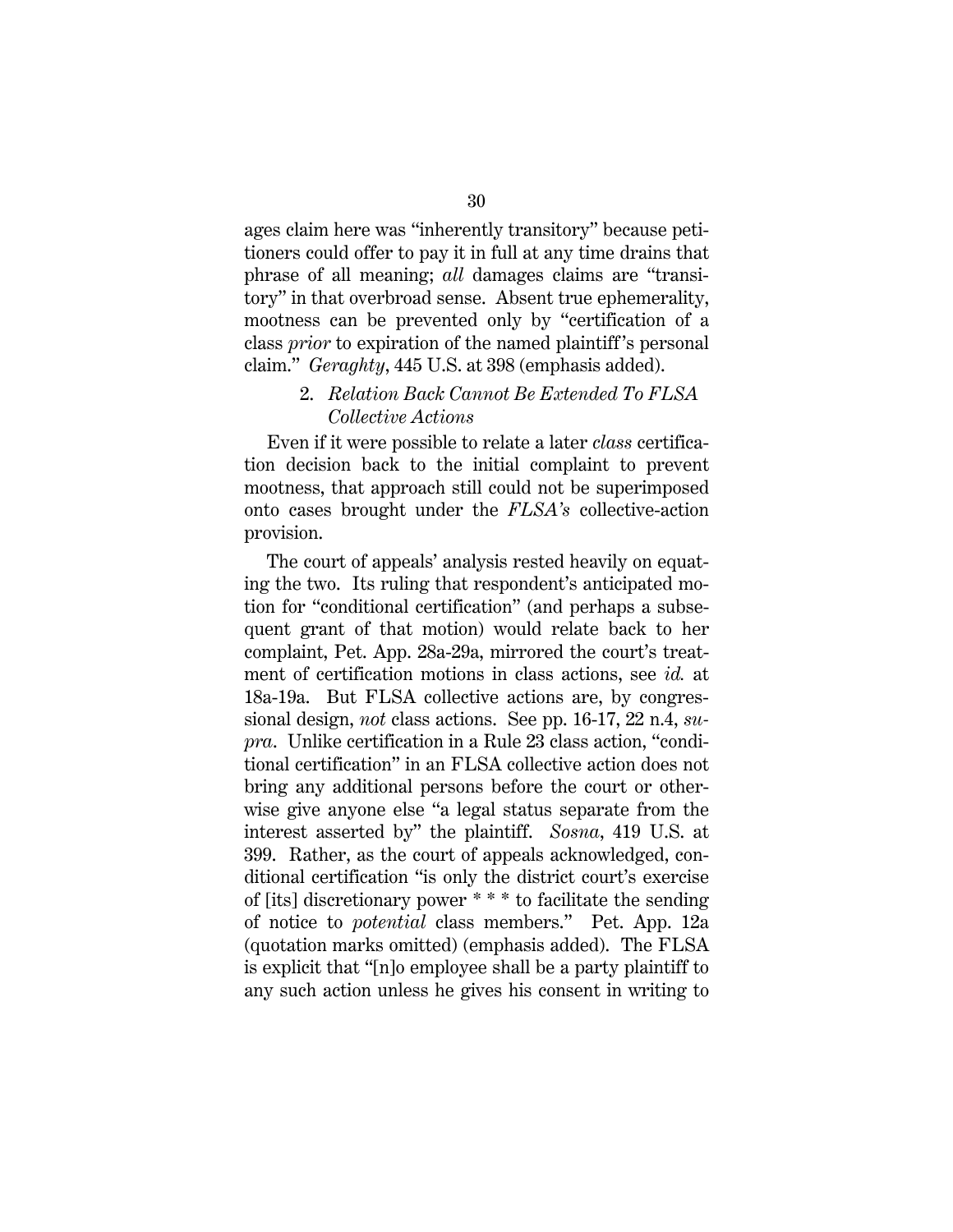become such a party and such consent is filed in the court." 29 U.S.C. § 216(b). An order granting conditional certification therefore does not forestall mootness, even if it were to relate back to the initial complaint. Additional plaintiffs, with their own live claims, are not parties until they *affirmatively opt in* to the lawsuit; until that occurs, they cannot ensure that a live controversy survives extinguishment of the named plaintiff 's personal stake in the outcome.

For the Third Circuit's "relation back" theory to work in the FLSA context, one cannot merely relate the conditional certification *motion* and the conditional certification *decision* back to the complaint. One would also have to relate opt-in plaintiffs' later *consent* back to the complaint as well. The statutory text, however, forecloses that approach: It provides that an action under the FLSA "*shall be considered to be commenced* in the case of any individual claimant" only on the "*date on which such written consent is filed*." 29 U.S.C. § 256(b) (emphasis added). Conversely, a claimant's suit may "be considered to be commenced \* \* \* on *the date when the complaint is filed*" only if the claimant "is specifically named as a party plaintiff *in the complaint* and his written consent to become a party plaintiff *is filed on such date*." *Id.* § 256(a) (emphasis added). Relating subsequent opt-ins back to the date of the original complaint would flout those statutory commands.

"Mootness doctrine, and [courts'] consequent inability to render judgment on nice hypotheticals or advisory questions, supplies a significant portion of what distinguishes the role of the federal judge from that of the advisor or academic"—or advocate—"in our constitutional order." *Wyoming* v. *Dep't of Interior*, 587 F.3d 1245, 1250 (10th Cir. 2009). Courts improperly blur those lines